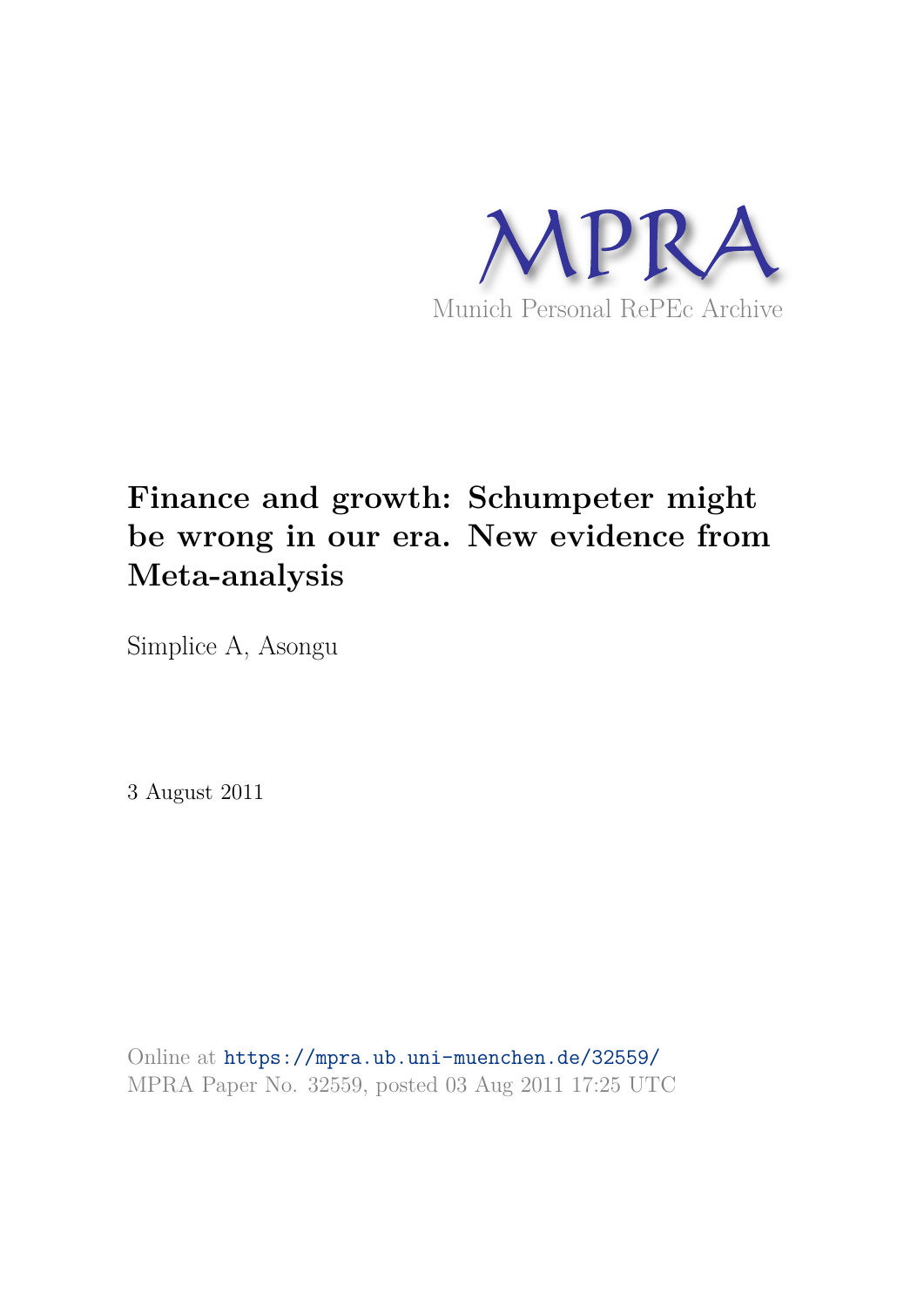## **Finance and growth: Schumpeter might be wrong in our era. New evidence from Meta-analysis**

Simplice A. Asongu *African Governance and Development Institute, P.O. Box 18 SOA/ 1365 Yaoundé, Cameroon.* 

E-mail: [asongusimplice@yahoo.com](mailto:asongusimplice@yahoo.com)

## **Abstract**

In the first meta-study on the finance-growth nexus, we bridge the gap between Schumpeterian authors and sympathizers of Andersen & Tarp (2003). Over 20 fundamental characteristics that have influenced the debate over the last decades are examined. The empirical evidence is based on 196 outcomes from 20 studies. For the investigated Andersen & Tarp hypotheses, while we find only partial support for their position on the lack of substantial empirical evidence on a positive finance-growth nexus, the stance that a negative nexus is characteristic of African and Latin American countries is strongly rejected. Schumpeter's thesis might be wrong in our era because of: endogeneity-based estimations, publication bias and, effects of financial activity. A historical justification is also discussed.

*Keywords*: Meta analysis; Finance; Economic growth; Publication bias *JEL codes*: C1; C4; E0; O0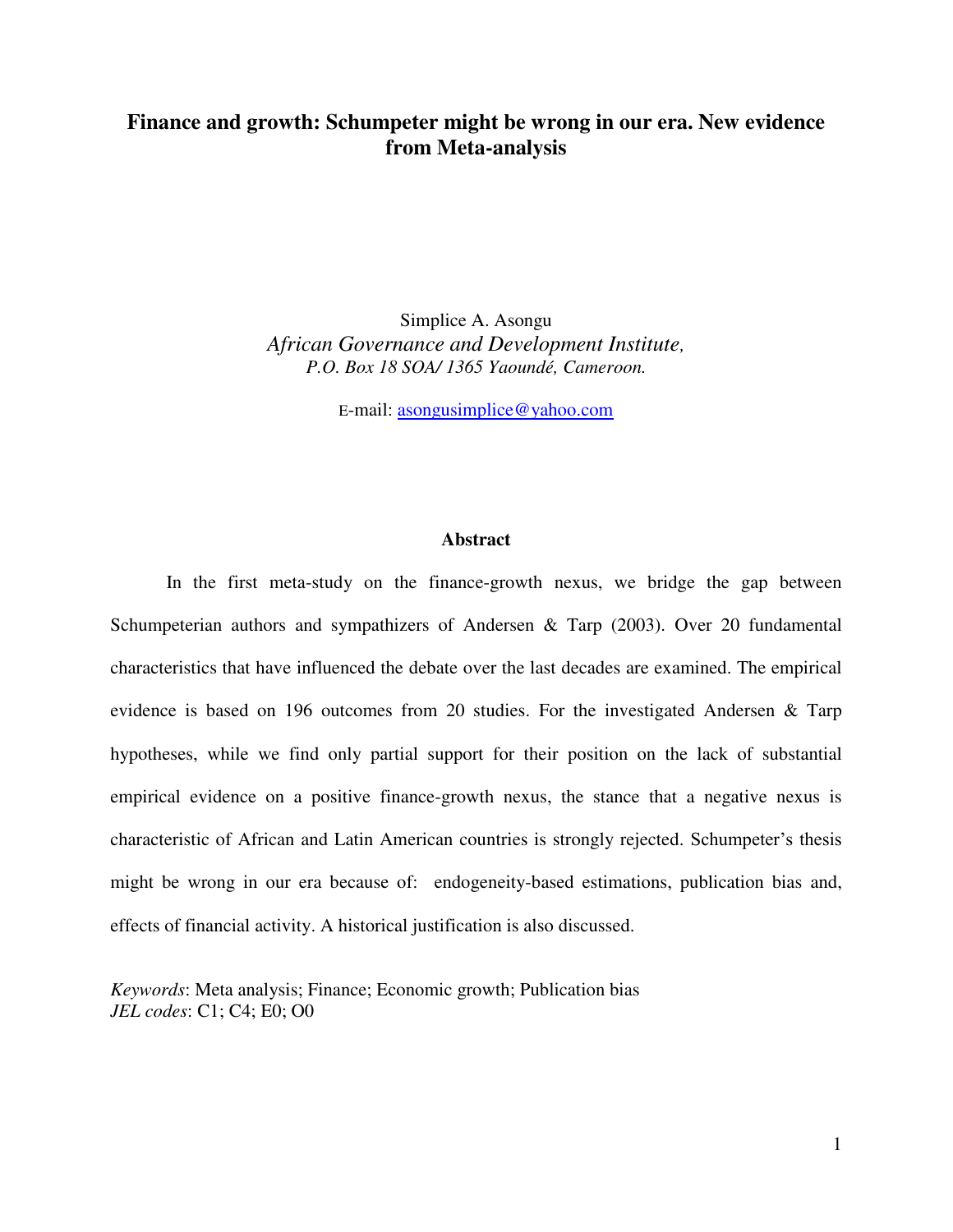### **1. Introduction**

 As far as we have reviewed, one of the themes that have ignited great interest with intense debate and controversy among economic scholars and policy makers over the last decades is the finance-growth nexus. There is yet no definite consensus in theoretical and empirical literature on the relationship between financial development and economic growth<sup>1</sup>. While the first school pioneered by Schumpeter (1911) strongly advocates the positive rewards of financial development on growth, the recent financial crisis has resurfaced the ghost of the second school that is skeptical about the positive nexus.

 Consistent with Schumpeter (1911), financial services are important for economic growth as long as they improve productivity by promoting technological innovation and helping entrepreneurs with the best chances of success in the innovation process. He argued that financial development would facilitate the mobilization of productive savings, efficient resource allocation, reduce problems of information asymmetry and improve risk management. He further stressed that these effects could create a favorable macroeconomic framework for strong economic growth. This thesis has been strongly supported by a strand of endogenous growth models (King & Levine, 1993; Beck et al., 2000).

 Against the backdrop of the recent financial crisis and global economic meltdown, it has become abundantly clear that financial development greatly penalizes economic growth in periods of financial crisis. An abundant literature has been consistent with the view that, the determining threshold remains the trade-off between financial instability and financial development in economic growth (Kaminsky & Reinhart, 1999; Demirguc-Kunt & Detragiache, 1998). While this skepticism is limited to the short-run (Loayza & Rancière, 2004; Eggoh, 2008),

 $\overline{a}$ 

 $1$  Lucas (1988) even rejects the role of finance on growth as 'over-stressed'.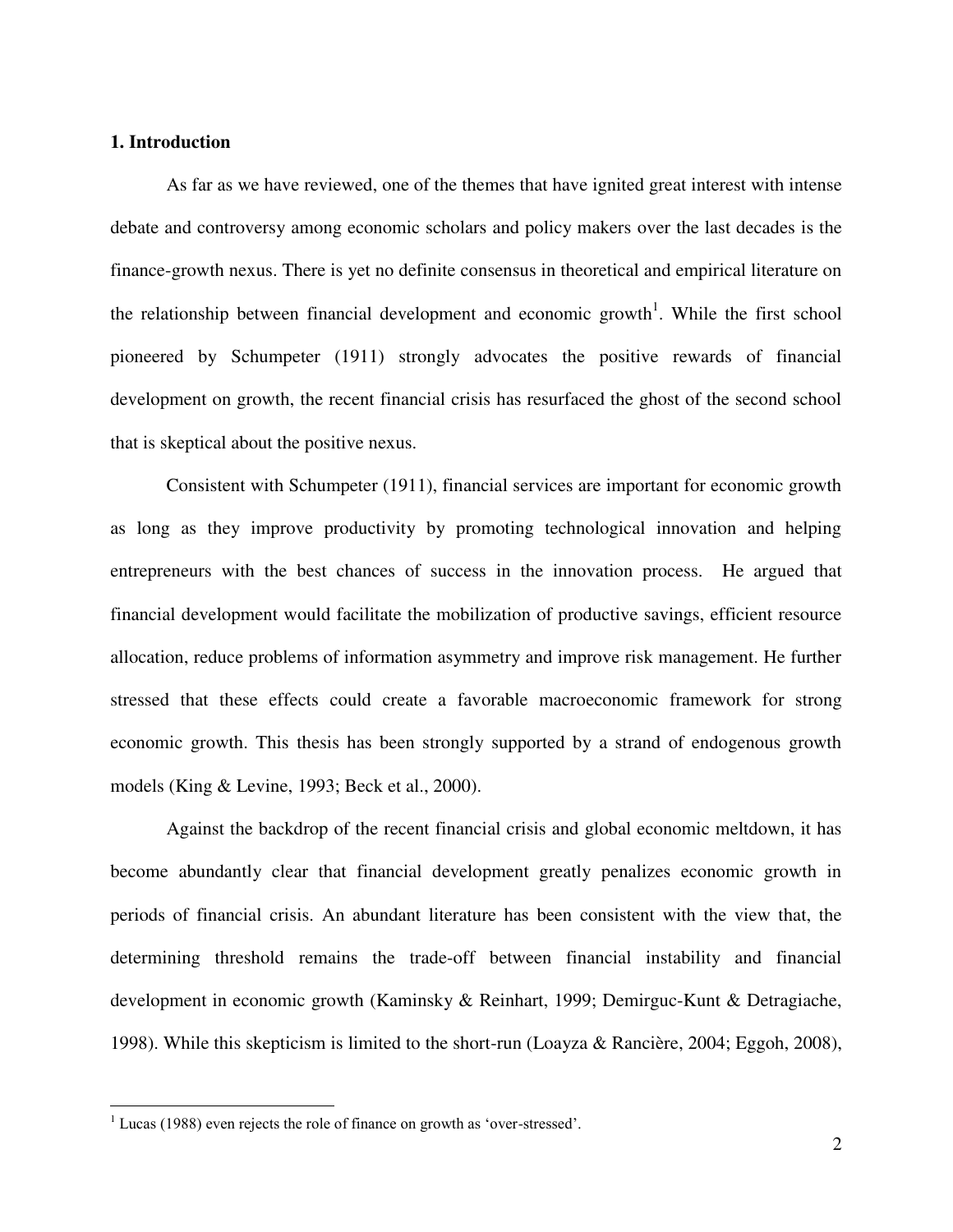the positive impact of finance on growth is not sufficiently sustained by the literature (Andersen & Tarp, 2003). With a substantial backing of empirical literature (Gregorio & Guidotti, 1992; Ram, 1999; Luitel & Khan, 1999), Andersen & Tarp (2003) have strongly professed that, the positive association between finance and growth become negative when the sample is limited to Latin American and African countries<sup>2</sup>.

This pattern has set the course for a recent short-run Schumpeterian trip to embryonic African monetary zones to assess the Schumpeterian thesis for positive spillovers of financial services on growth (Asongu, 2013a). A journey that has ended with mixed feelings because, while the trip has been promising for the East African Monetary Zone (EAMZ), it has been lamentable for the West African Monetary Zones (WAMZ). Results of the EAMZ (that are consistent with the traditional monetary policy arrangements) support the Schumpeterian thesis whereas, those of the WAMZ (in line with the non-traditional strand of regimes in which policy instruments in the short-run cannot be used of offset adverse shocks to output) are sympathetic with the Andersen & Tarp hypothesis.

With the above interesting background, to the best of our knowledge, there is currently no meta-study that has addressed the underlying factors behind these conflicting results. A metastudy could tackle the heterogeneity of the finance-growth nexus by providing the much needed synthesis that will throw more light into the debate. In this study, we rigorously combine outcomes from several papers in order to take the debate to another platform. By attempting to bridge the gap between Schumpeterian authors and sympathizers of Andersen & Tarp (2003), this paper has a fivefold contribution to the literature. Firstly, as far as we have reviewed, it is the first meta-study on the nexus under consideration. Secondly, it assesses evidence of publication bias

 $\overline{a}$ 

<sup>&</sup>lt;sup>2</sup>The hypothesis of Andersen & Tarp (2003) was earlier initiated by Gregorio & Guidotti (1992) who found a negative finance-growth nexus for Latin American countries. This thesis has been partially supported by many authors (Ram, 1999; Luitel & Khan, 1999).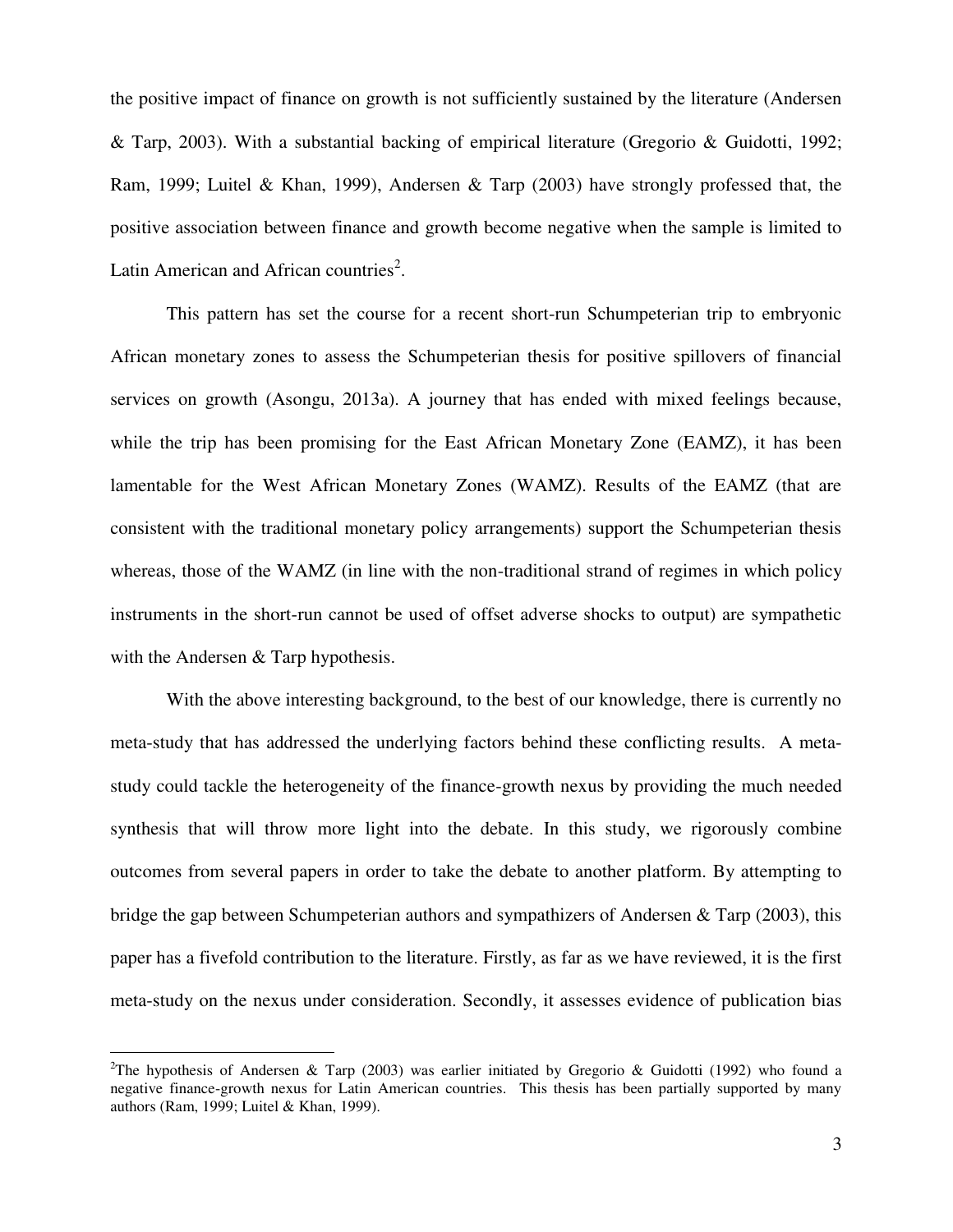hitherto unexamined in the finance-growth literature. Thirdly, it identifies fundamental characteristics that genuinely influence the nexus<sup>3</sup>. Fourthly, a corollary to the third contribution is the introduction of financial concepts of money and credit in the meta-examination of the linkage. Hence, we are able to assess whether money or credit matters for the direction of the nexus. Fifthly, it provides a twofold assessment of the Andersen & Tarp (2003) hypothesis<sup>4</sup>: on the one hand, the dimension of whether a negative finance-growth nexus is specific to African and Latin American countries is examined and; on the other hand, the position that the positive finance-growth nexus has not been sufficiently supported by empirical works is also investigated.

 The rest of the paper is organized as follows. Data issues are discussed in Section 2. The empirical analysis and corresponding discussion are covered in Section 3. Section 4 concludes.

#### **2. Data**

 $\overline{a}$ 

#### **2.1 Data collection process**

 Studies used in the meta-study are collected after an extensive search from April to June 2011. ScienceDirect, Econlit, Econpapers, RePEc, Google Scholar and the classical Google search engine are cross-examined for relevant references. Regardless of methodological underpinnings, the base criterion for data collection is the finance-growth nexus. Some papers are discarded due to the absence of empirical analysis with reported student (t) ratios or standard errors. This is the case of causality analysis. Some papers are simply put aside because their English versions could not be found. Of the 186 papers downloaded and examined, only 20 were retained based on the criteria discussed above.

 $3$  We comprehensively assess whether more than 20 fundamental characteristics in the finance-growth nexus have influenced research outcomes over the past decades: choice of financial development indicator (financial depth: money vs. financial activity: credit); estimation methodology (GMM vs. Least Squares); frequency of data (annual or otherwise)…etc

<sup>&</sup>lt;sup>4</sup> They have concluded that the positive impact of finance on growth is not sufficiently sustained by empirical works. "*Turning to the empirical evidence, it is shown that the alleged first-order effect whereby financial development causes growth is not adequately supported by econometric work. The empirical evidence on the finance-growth nexus does not yield any clear-cut picture*" (Andersen & Tarp, 2003; p.1).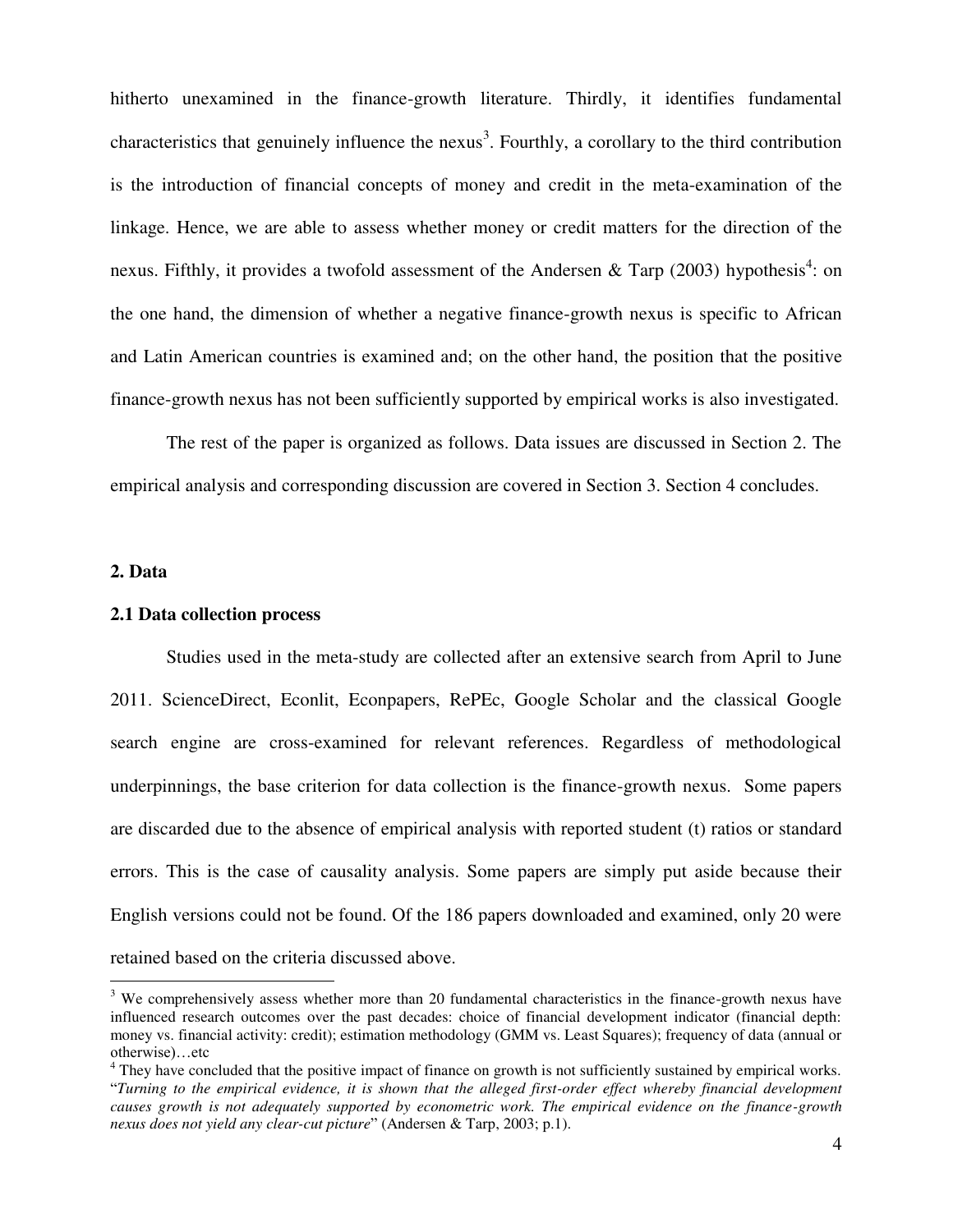There is yet no clear consensus on the selection process of observations in meta-analysis. While some authors have preferred only one observation per study (Stanley, 2001), others have included all available estimates (Florax et al., 2005). Within the framework of this paper, we follow neither of the two approaches. Whether we collect all the available observations in a given paper depends on the differences in statistical significance. For instance, if a model is used for robustness purposes and corresponding results do not differ significantly from those of the initial model; only one set of observations is collected. This approach has a twofold justification: (1) it mitigates potential issues of overparametization and multicolinearity and; (2) it avoids data selection bias by over-representation of some studies. When a conflict of interest arises, values of the model with the highest coefficient of determination are collected. Consistent with the 'conceptual independence' approach to meta-analysis, we neither reject 'studies examined in different countries with the same methodology' nor 'studies devoted to a specific set of countries with different methodologies'.

 Table 1 below summarizes the papers included in the meta-analysis with particular emphasis on the financial intermediary development dynamics encountered in the literature<sup>5</sup>. 196 observations have been collected from the 20 retained studies.

 $\overline{\phantom{a}}$ 

<sup>&</sup>lt;sup>5</sup>At the beginning, we wanted to involve all the financial intermediary development dimensions identified by the Financial Development and Structure Database (FDSD) of the World Bank (WB). These dimensions are consistent with recent finance literature (Asongu, 2013bc) and include: financial depth (liquid liabilities to GDP); financial allocation efficiency (Bank credit to Bank deposits); financial size (deposit bank assets on central bank assets) and financial activity (private domestic credit to GDP). Unfortunately as we reviewed the literature, we found very scanty evidence of studies that have employed measures of financial allocation efficiency and financial size. Restricting the selection process to financial depth and financial activity, we further discovered that there were three measures of financial activity: ratio of private credit to GDP, ratio of private credit to domestic credit and, ratio of domestic credit to GDP. All the three measures are collected because the last two do not pose any issues of overrepresentation in terms of degrees of freedom (see Table 1).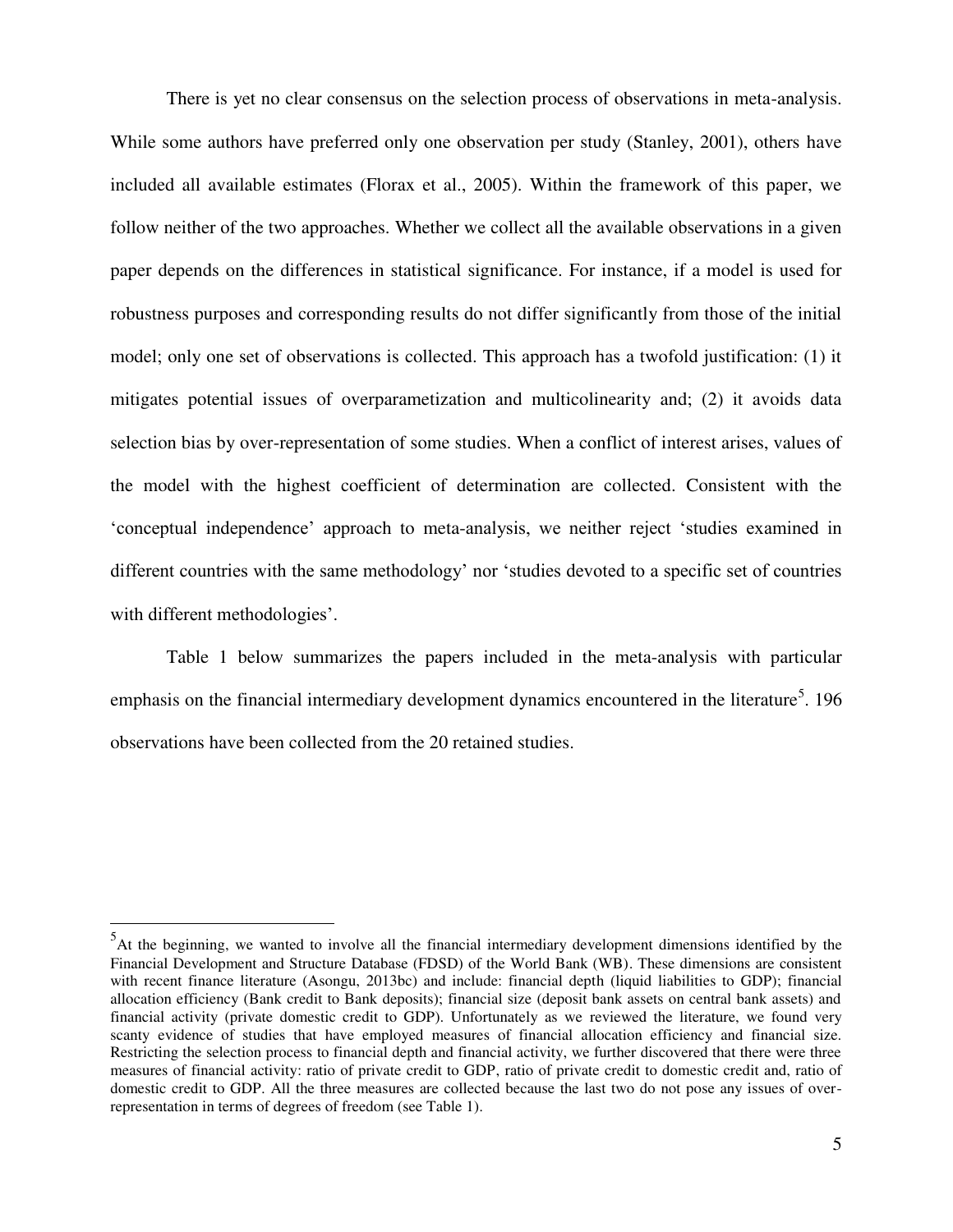| <b>Number</b> | <b>Studies</b>                 |    |              | <b>Number of Estimates</b> |                |         |
|---------------|--------------------------------|----|--------------|----------------------------|----------------|---------|
|               |                                | LL | <b>PRIVY</b> | <b>DOMC</b>                | <b>PRIVATE</b> | Finance |
|               | Christopoulos & Tsionas (2004) | 11 |              |                            |                | 11      |
|               | Corporale et al. (             |    |              |                            |                | 4       |
| 3             | Hassan et al. $(2011)$         |    | 9            | 11                         |                | 29      |
| 4             | Loayza & Ranciere (2002)       |    |              |                            |                | 2       |
| 5             | Lu & Yao (2009)                |    |              |                            | 3              | 6       |
| 6             | Naceur & Ghazouani (2007)      |    | 6            |                            |                | 12      |
|               | Levine $(1999)$                |    | h            |                            | 6              | 18      |
| 8             | Huang et al. (2010)            |    |              |                            |                | 4       |
| 9             | Shen & Lee (2006)              |    | 9            |                            |                | 18      |
| 10            | Liu & Hsu (2006)               |    | 6            |                            |                | 12      |
| 11            | Jalil et al. (2010)            |    |              |                            |                | 4       |
| 12            | Goaied & Sassi $(2010)$        |    |              |                            |                | 16      |
| 13            | Estrada et al. (2010)          |    |              |                            |                | 8       |
| 14            | Gondo (2009)                   |    |              |                            |                | 4       |
| 15            | Favara (2003)                  | 12 | 12           |                            |                | 24      |
| 16            | Kemal et al. (2008)            | 2  | 2            |                            |                | 4       |
| 17            | Barajas et al. (2010)          |    | h            |                            |                | 6       |
| 18            | Claessens & Laeven (2002)      |    |              |                            |                | 2       |
| 19            | Gregorio & Guidott (1995)      |    | 12           |                            |                | 12      |
| 20            | Leitao $(2010)$                |    | 2            |                            |                | 2       |
|               | Total                          | 87 | 90           | 11                         | 10             | 196     |

#### **Table 1: Papers included in the Meta-Analysis**

LL: Liquid Liabilities on GDP. PRIVY: Private Credit on GDP. DOMC: Domestic Credit on GDP. PRIVATE: Private Credit on Domestic Credit.

## **2.2 Moderator variables**

 As shown in Table 2, we control for the unobserved heterogeneity and assess fundamental characteristics that genuinely affect the nexus under meta-investigation. These include: observable financial development dynamics, quality of the dependent variable, the econometric approach, data characteristics, regions and data sources. The choice of the fundamental characteristics is consistent with the motivations of the meta-study. For instance, financial and regional dynamics enable the assessment of the two dimensions of the Andersen & Tarp (2003) hypothesis. Ultimately, more than 20 relevant moderator variables are derived from the 6 fundamental characteristics.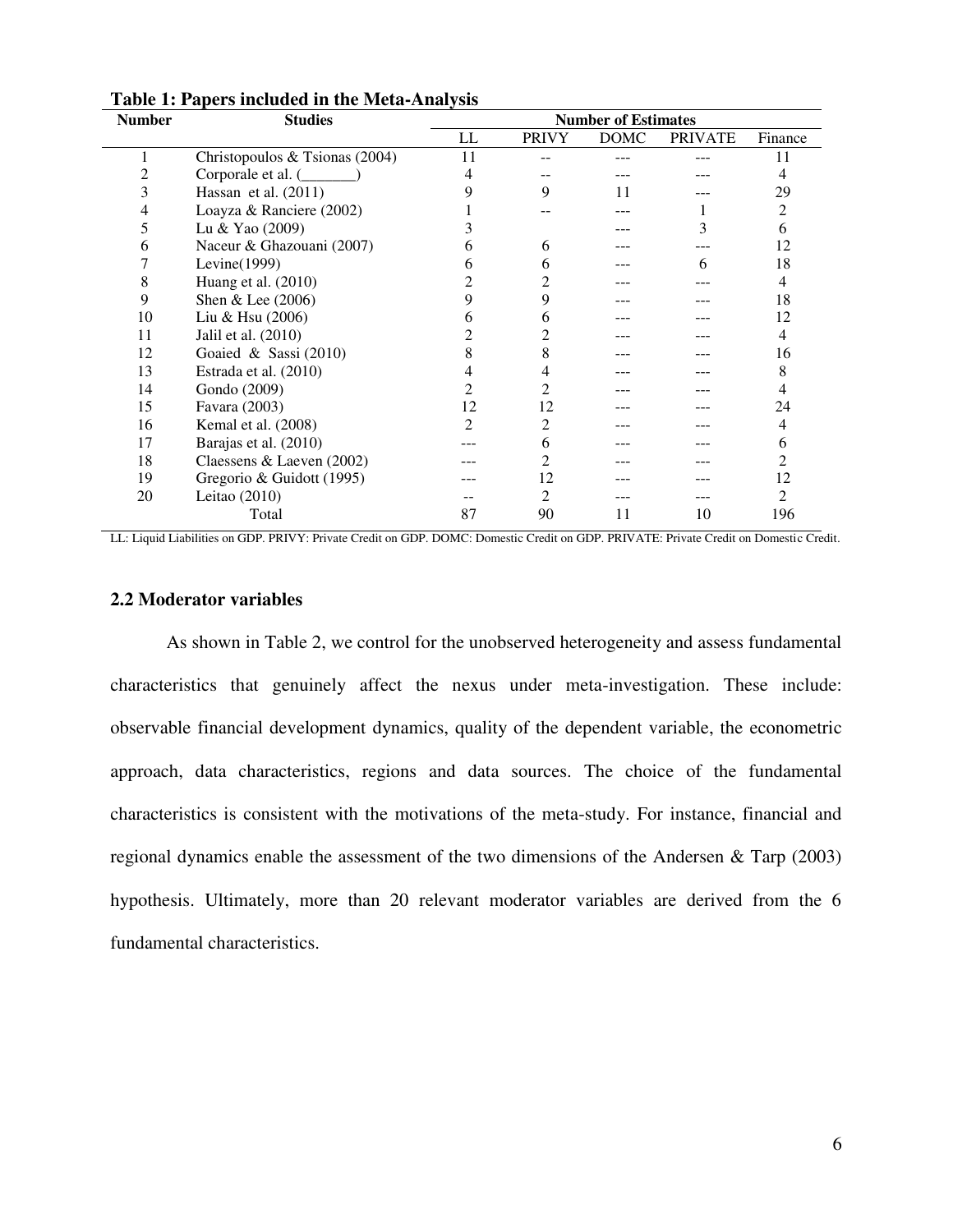|   | <b>Study Characteristics</b>           | <b>Moderation variables</b>                                                                                                                                                                                                                                                                    |
|---|----------------------------------------|------------------------------------------------------------------------------------------------------------------------------------------------------------------------------------------------------------------------------------------------------------------------------------------------|
| 1 | <b>Financial Development Variables</b> | Liquid Liabilities on GDP<br>Private Credit on GDP<br>Domestic Credit on GDP<br>Private Credit on Domestic Credit                                                                                                                                                                              |
| 2 | <b>Quality of Dependent Variable</b>   | GDP Growth $(1 = GDP, 0 = otherwise)$                                                                                                                                                                                                                                                          |
| 3 | Econometric Method                     | Functional form (1=linear, 0=otherwise),<br>Statistical technique $1(1 =$ least squares, 0=otherwise)<br>Statistical technique2 (1=GMM, 0=otherwise)<br>Type of analysis $(1=panel, 0=otherwise)$                                                                                              |
| 4 | Data Characteristics                   | Frequency of data (1=annual, 0=otherwise)<br>Years (average year of study period)<br>Data transformation $1$ (1=log, 0=otherwise)<br>Data transformation 2 (1=variable/GDP, 0=otherwise)                                                                                                       |
| 5 | Regions                                | Africa (1=Africa, 0=otherwise)<br>Asia $(1=Asia, 0=otherwise)$<br>Europe (1=Europe, 0=otherwise)<br>Latin America (1=Latin America, 0=otherwise)<br>North America (1=North America, 0=otherwise)<br>Southeast Asia (1=Southeast Asia, 0=otherwise)<br>Middle East (1=Middle East, 0=otherwise) |
| 6 | Data Sources                           | World Bank (1=Information from the World Bank, 0=otherwise)<br>International Monetary F und (1=IMF information, 0=otherwise)<br>United Nations (1=UN information, 0=otherwise)                                                                                                                 |

**Table 2: List of moderator variables** 

GDP: Gross Domestic Product.

## **3. Empirical Analysis**

 $\overline{a}$ 

## **3.1 Assessing Publication Bias**

Data collection has been based on the following baseline OLS specification<sup>6</sup>

$$
y_k = \beta_0 + \beta_1 x_k + \varepsilon_k \tag{1}
$$

where  $y$  is the dependent variable representing growth,  $x$  is a measure of financial development and the *k* subscript represents the number of observations. However, basing our results on Eq. (1) is unfeasible and erroneous because the standard errors (se) and *t*-statistics are not directly comparable. Hence, the analysis of heterogeneity is typically the first step of data assessment in meta-analysis.

 Heterogeneity consists of examining the extent to which beta coefficients in Eq. (1) differ from one another. Accordingly, we convert the estimated coefficients into their partial

 $6$  Ordinary Least Squares (OLS) is the predominant estimation technique in meta-analysis (see Card & Krueger, 1995; Görg & Strol, 2001; Havranek & Irsova, 2010).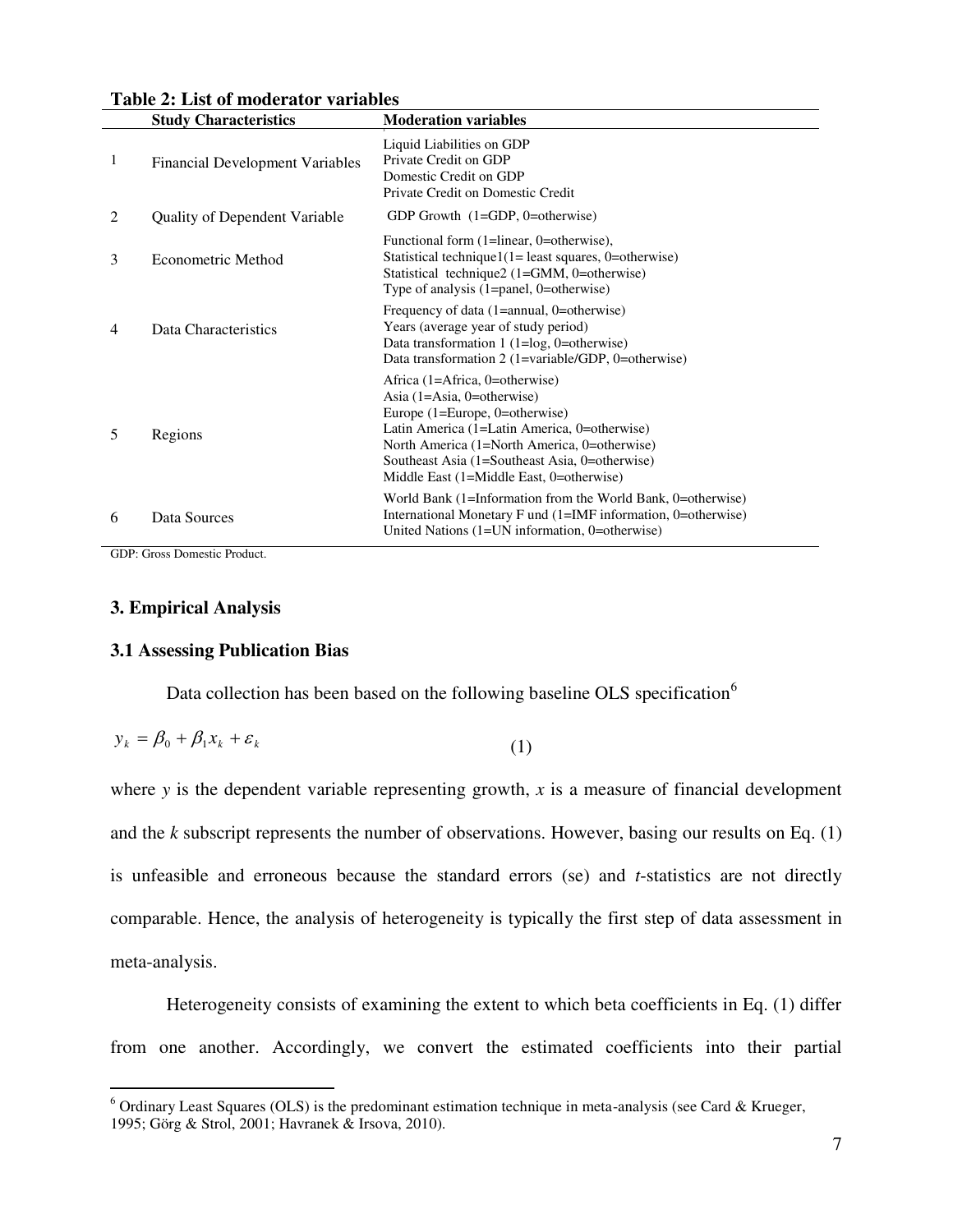correlations. Owing to their unitless characteristics, partial correlations are ideal for comparing the finance-growth linkage across the literature under consideration. Consistent with the metaanalysis literature (Doucouliagos et al., 2012; Stanley & Doucouliagos, 2012), the partial correlations (*r*) are computed from the *t*-statistics (*t*) and degrees of freedom (*df*) as shown in Eq. (2) below:

$$
r = \frac{t}{\sqrt{(t^2 + df)}}
$$
 (2)

 A consistent bulk of the empirical literature examining the finance-growth nexus is characterized by substantial distortions in the magnitude of estimated effects, especially when studies report estimates toward a specific value. Hence, the possibility of selection or publication bias<sup>7</sup>. In accordance with the meta-analysis literature, failing to take this publication bias issue into account may lead to overstating the magnitude of the genuine effect.

#### *3.1.1 A simple graphical test*

 $\overline{a}$ 

 As shown in Figure 1 below, a scatter plot is presented to test for publication bias. Accordingly, a funnel-like symmetrical representation denotes the absence of publications bias. In the figure, while the horizontal axis presents the partial correlations of the estimated coefficients, the vertical axis shows the measurement of the precision. The most common measure of precision is the inverse of the standard error (INSE). The absence of the bias under consideration implies that the estimated effects are distributed symmetrically around the genuine effect or around zero when no genuine effect exists. Normally, studies with large (small) sample should result to more (less) precise estimates, implying smaller (larger) standard errors. Hence, less precise estimates at the bottom of the graph ought to be spread out more than precise ones at

 $7$  The "file drawer" problem occurs when researchers publish exclusively studies with significant results that are in line with mainstream theory because these findings have a high probability of being accepted for publication in academic journals. Therefore studies with a limited likelihood of publication are simply "filed" and kept in the "drawer". Mainstream studies on meta-analysis have consistently underlined this issue (Card & Krueger, 1995; Görg & Strobl, 2001; Mookerjee, 2006).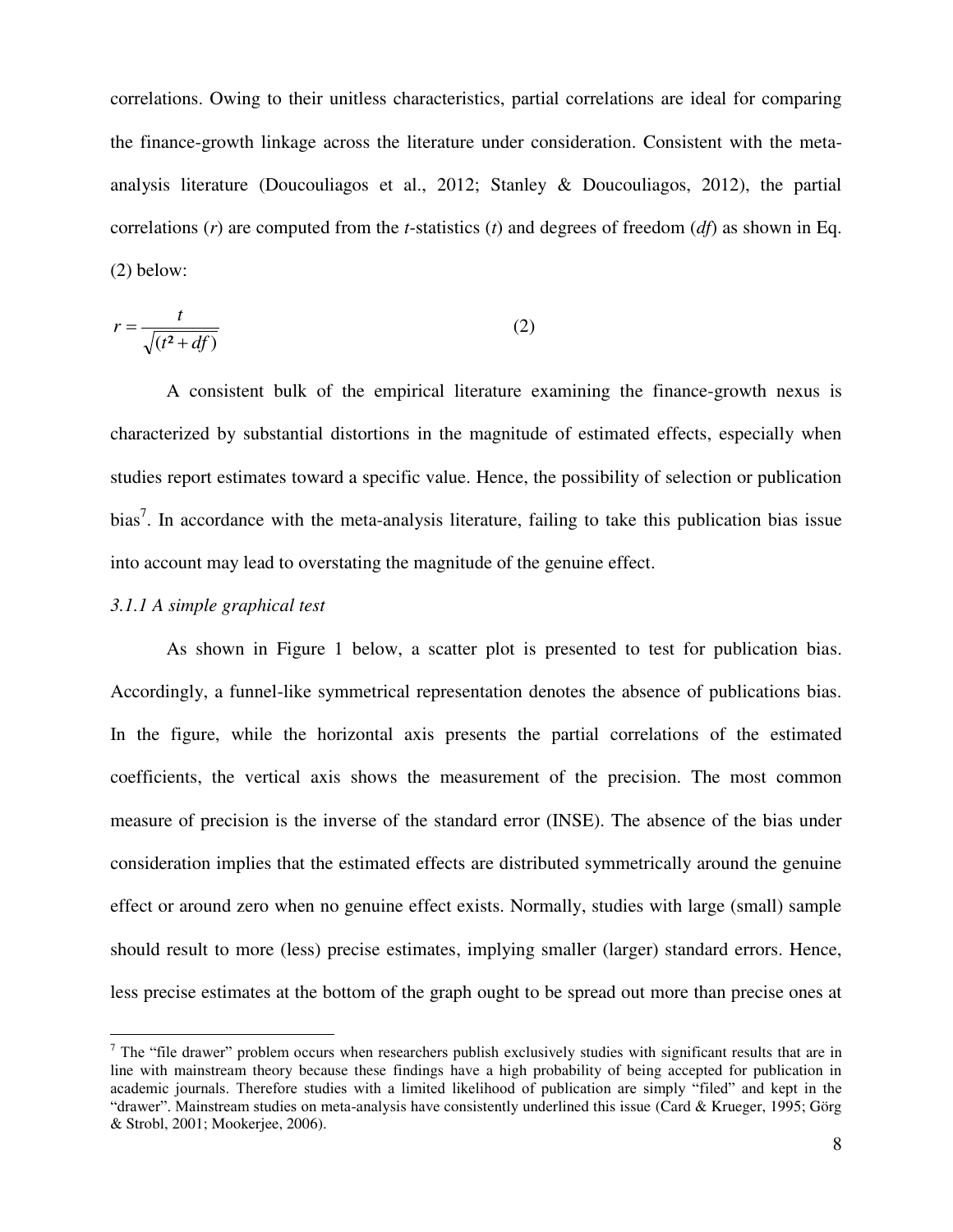the top of the graph. Consequently in the absence of bias, a scatter plot should resemble a symmetric funnel.



#### **Figure 1: Funnel plot**

 From Figure 1 above, it could clearly be seen that the positive effects are over-reported which confirms the presence of a positive-effect bias. However, it should be noted that the funnel plot provides only indications and not definite evidence. Therefore, the positive-publication bias may be attributed to other factors. It is thus important to assess bias beyond diagrammatic representations.

#### *3.1.2 Funnel Asymmetry test*

The most documented formal analysis for publication bias is the "Funnel Asymmetry Test" (FAT) developed by Egger al. (1997). The test is based on the following regression:

$$
c_k = \beta_0 + \beta_1 s e_k + \eta_k \tag{3}
$$

where *c* stands for the estimated coefficient of the financial development variable on growth and, *se* are the standard errors corresponding to the estimated coefficients. In the absence of bias in the finance-growth literature, the estimated effects are not related to the corresponding standard errors. Testing for the significance of the constant term is traditionally regarded as the Precision Effect Test (PET) because the effects should be randomly distributed around the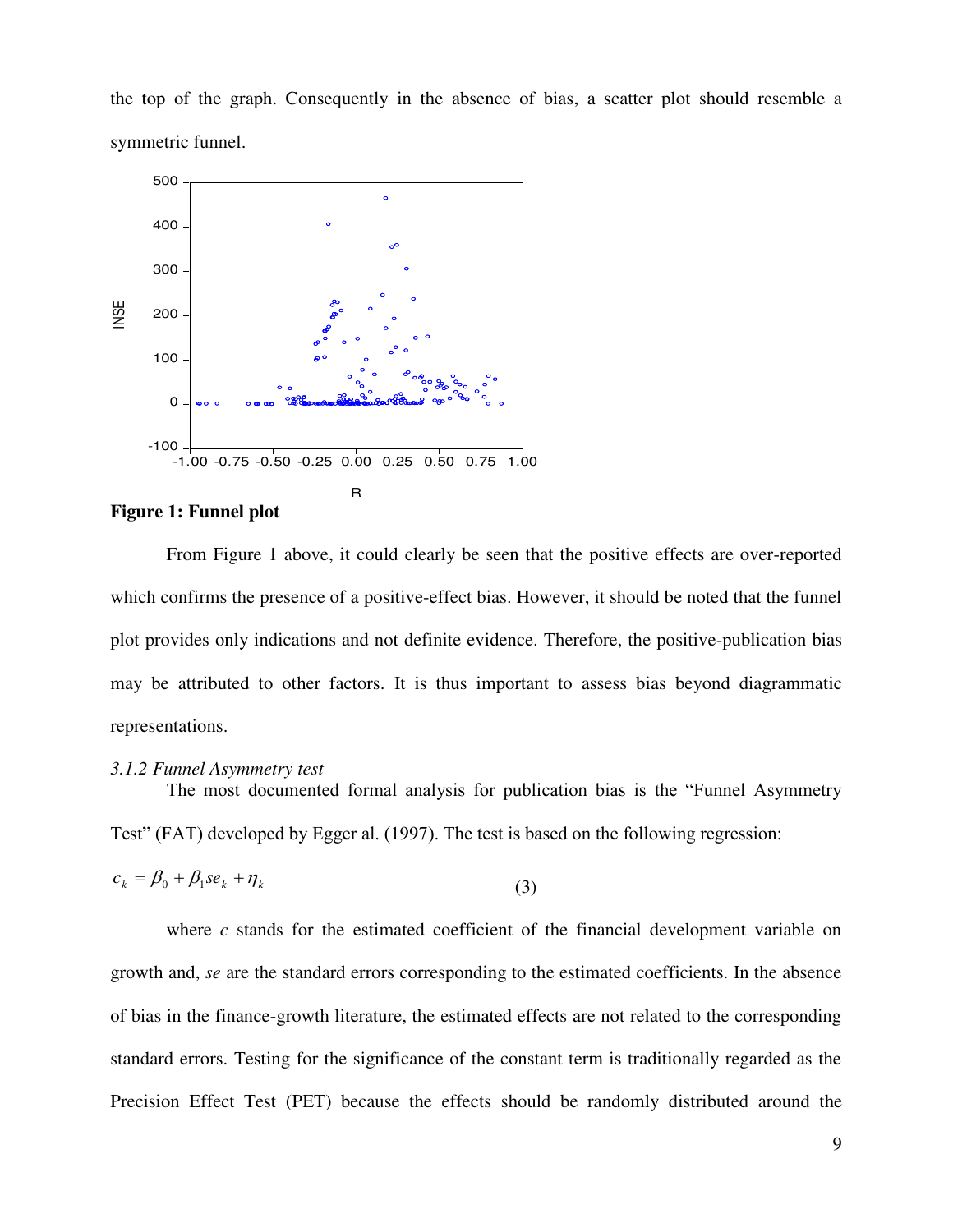(constant). Accordingly, the estimated coefficient corresponding to the standards errors should tend toward zero as the size of the sample increases. Hence, a significant effect of the coefficient corresponding to the standard errors is evidence of publication bias.

Inferences based on FAT are invalid because the estimated effects collected from the finance-growth nexus literature are not directly comparable. An issue which can be addressed with the use of partial correlations and corresponding standard errors:

$$
r_k = \beta_0 + \beta_1 s e_k + \mu_k \tag{4}
$$

where *r* is the partial correlation of the estimated effect of *c*, *se* is the corresponding standard error of *r* and *u* is the error term. Unfortunately, Eqs. (3) and (4) suffer from heteroscedasticity. To avoid misleading inferences, we divide the Eq. (4) with the corresponding standard errors. Hence the new equation becomes:

$$
r_k^* = \beta_1 + \beta_0 \frac{1}{se_k} + \nu_k \tag{5}
$$

 The asterisk on the dependent variable means that the ratios (partial correlations) have been divided by the corresponding standard errors. This slight modification does not change the inference because; there is still a constant effect and a genuine effect. Since estimation by simple OLS could lead to biased estimates due to potential correlation among estimates within one study, we also estimate with cluster robust (CR) standard errors as reported in Table 3 below.

| Table 5 : Funnel Asymmetry Test |                            |                            |                            |                      |                       |            |                                      |
|---------------------------------|----------------------------|----------------------------|----------------------------|----------------------|-----------------------|------------|--------------------------------------|
|                                 | Intercept<br>$(\beta_{1})$ | 1/SEr<br>$\mathcal{B}_0$ ) | Asjusted<br>$\mathbb{R}^2$ | Fisher               | <b>Studies</b><br>(j) | Obs<br>(n) | Testing<br>$\sigma_{\rm c}^2 \leq 2$ |
| <b>OLS</b>                      | 12.957***<br>(0.000)       | $-0.143***$<br>(0.000)     | 0.206                      | 51.849***<br>(0.000) | 20                    | 196        | P-value<br>(0.000)                   |
| OLS-CR                          | $12.957***$<br>(0.000)     | $-0.143$<br>(0.130)        | 0.206                      | 2.305<br>(0.130)     | 20                    | 196        | P-value<br>(0.000)                   |

**Table 3 : Funnel Asymmetry Test** 

OLS: Ordinary Least Squares. CR: Cluster Robust. Obs: observations. *P-values* in brackets.

 Table 3 above shows findings of the FAT. The results broadly indicate the presence of publication bias because the intercept is statistically significant in both specifications. As we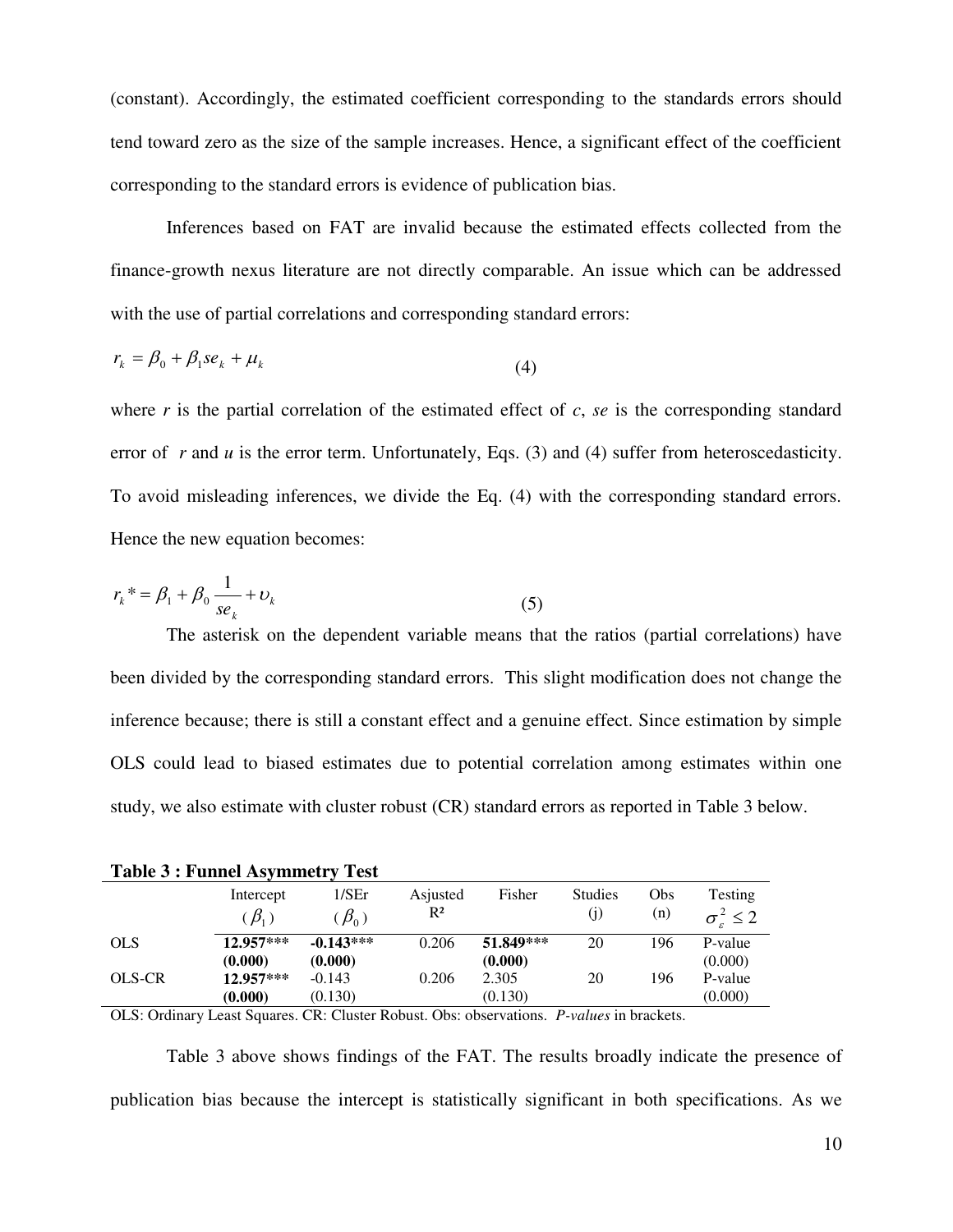move from the OLS to the OLS-CR specification, evidence of the genuine effect disappears. However the finding at this level is not definite because previous research has shown that, in cases with unexplained heterogeneity, FAT and PET results may be misleading (Stanley, 2008). We justify the presence of unexplained heterogeneity by testing the hypothesis that the variance of the error term is less or equal to 2 (see last column). The null hypothesis for the absence of unexplained heterogeneity is strongly rejected. Hence, the need to control for this unexplained heterogeneity using moderation variables in a meta-regression analysis.

## **3. 2 Meta-analysis**

 The purpose of the meta-analysis is to reveal the specific factors that affect the reported values. While some factors may contribute to publication bias, others contribute to the genuine effect. Since factors accounting for publication bias are by nature highly correlated with those contributing the genuine effect, we limit moderator variables to the latter effect for three main reasons: (1) we have already substantially covered the issue of publication bias; (2) the genuine effect of finance-specific factors is consistent with the motivation of the study and; (3) in accordance with the conclusion of the previous section, the moderator variables for the genuine effect are used to explained the unobserved heterogeneity. The choice of the moderator variables has already been substantially documented in the data section.

$$
r_k^* = \beta_1 + \beta_0 \frac{1}{se_k} + \sum_{k=1}^K \gamma_k M_{ik} \frac{1}{se_k} + \nu_k
$$
 (6)

 The findings in Table 4 below are based on Eq. (6) above. The use of two specifications has a twofold justification: on the one hand, it enables us to mitigate the three main issues of overparametization and multicolinearity (see green figures of the correlation analysis in Appendix 1); on the other hand, it is a means of robustness check. From the cluster robust OLS estimations, the following findings can be established. (1) The significant intercept indicates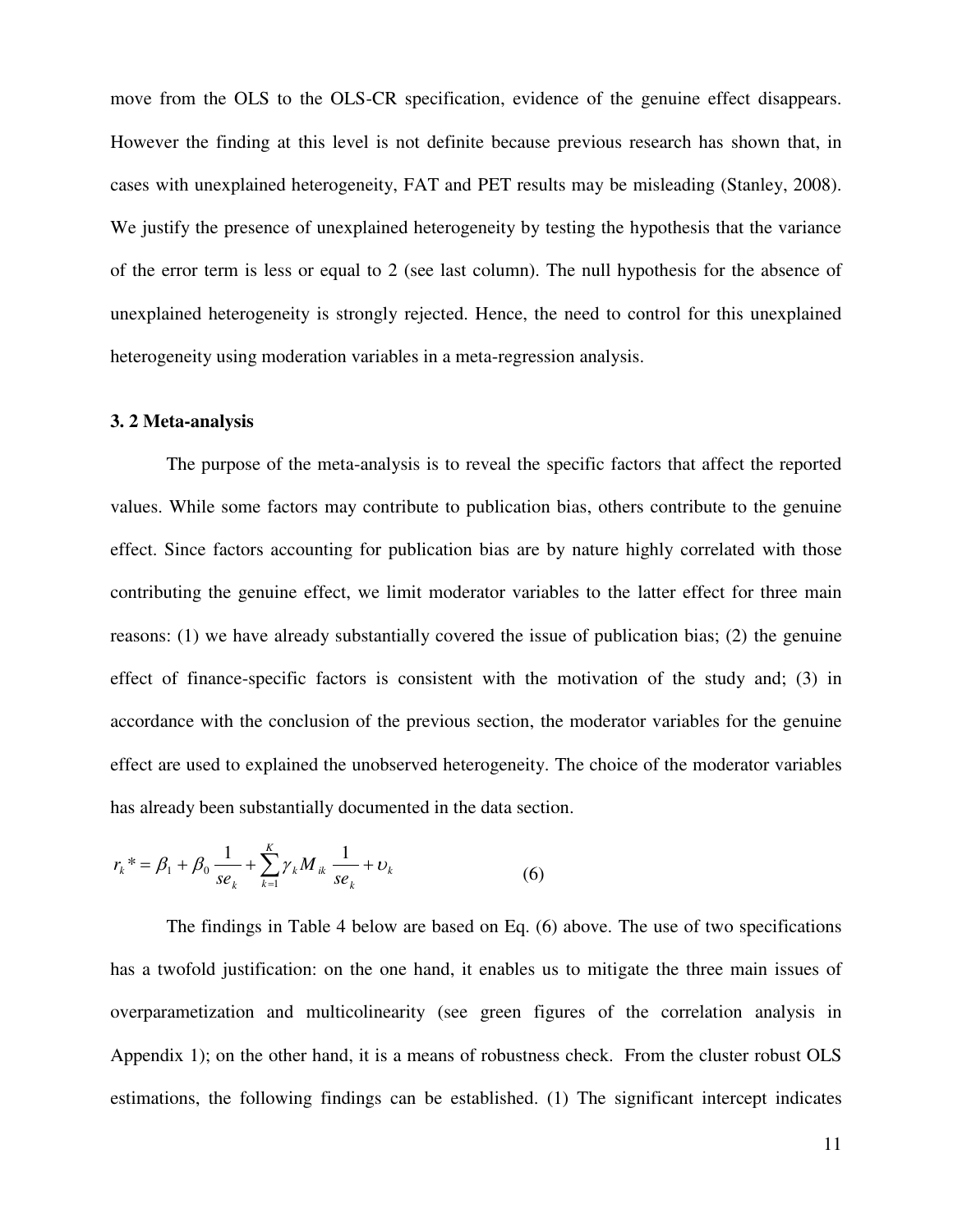evidence of publication bias whereas the significant estimate corresponding to the '1/se' beta variable shows evidence of a genuine effect. (2) The incorporation of financial depth (liquid liabilities) and domestic credit influences a positive finance-growth nexus while the addition of private credit (in GDP or domestic credit terms) is favorable to a negative finance-growth nexus. (3) While the use of OLS may lead to a positive nexus, when the issue of endogeneity is addressed (with GMM), the nexus becomes negative. (4) Data transformation in logarithm (ratio of GDP) significantly influences a positive (negative) relationship. (5) Contrary to Andersen  $\&$ Tarp (2003), the inclusion of Latin American and African countries significantly improve a positive finance-growth nexus. (6) With the exception of North America and slight exception of Europe, the inclusion of Asian, South East Asian and Middle East countries also significantly improve the partial coefficient correlations. (7) While data from the World Bank increases the possibility of a positive relationship, those from the IMF are favorable to a negative nexus and data from the UN has not effect.

 Two important findings are worth noting for the assessed Andersen & Tarp (2003) hypotheses. On the one hand, we find only partial support for the postulation that, the positive finance-growth nexus has not been sufficiently backed by recent empirical literature. On the other hand, we do not find any backing for the thesis that, African and Latin American countries are characteristic of the negative nexus.

## **3.3 Further discussion of results**

 We now devote more space to discussing the position of the Schumpeterian thesis of positive spillovers of financial services on growth. This discussion will be categorized in two strands: an empirical explanation and a historical perspective.

 Three points are worth discussing from the empirical perspective: endogeneity-based evidence, the relevance of publication bias and genuine effects of the finance moderator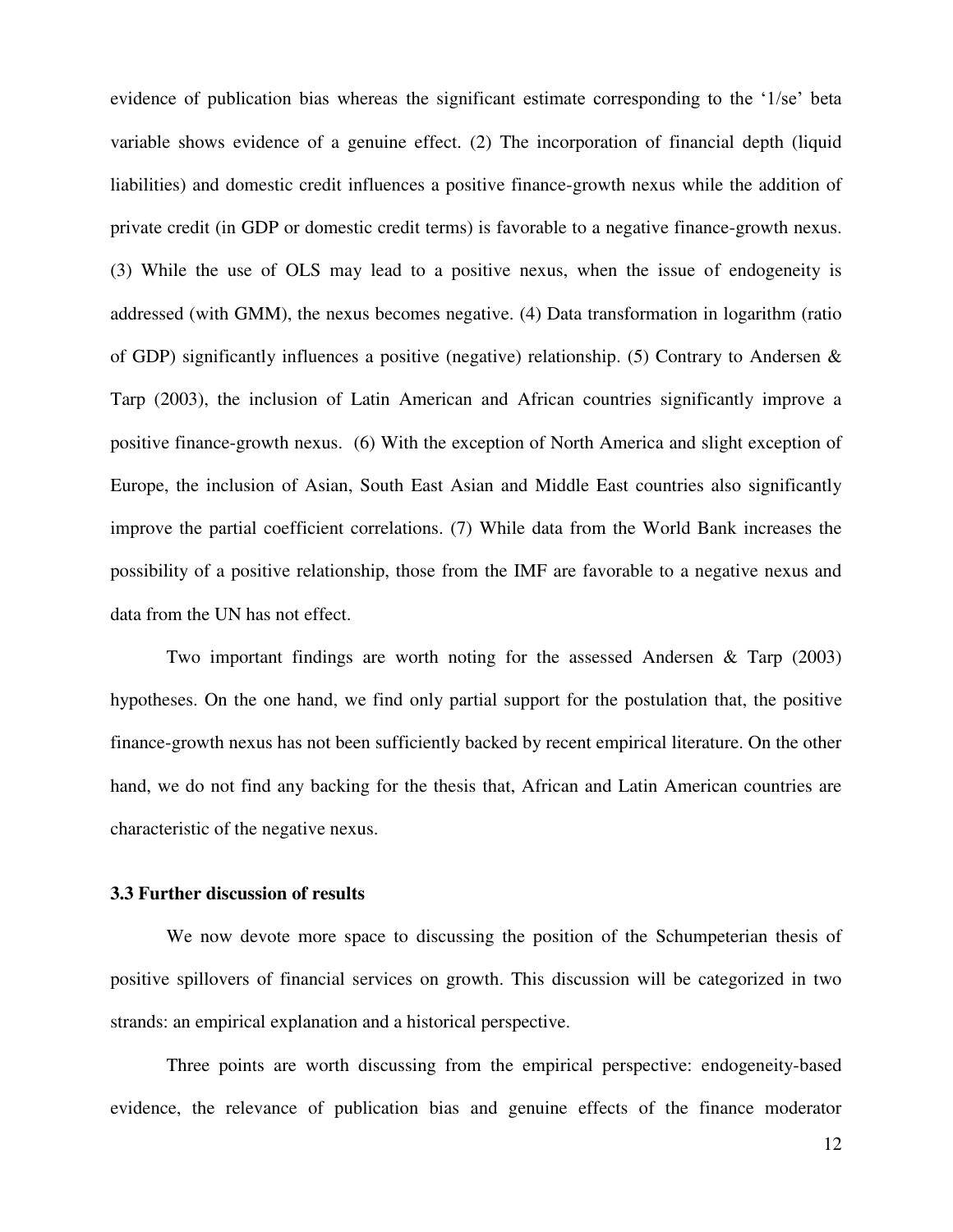variables. Firstly, we have noticed that, estimation techniques (GMM) that take the endogeneity concern into account lead to results with a negative finance-growth nexus and those (OLS for instance) that do not take it into account lead to a positive finance-growth nexus. This leads us to infer that Schumpeter might be wrong when endogeneity is taken into account. Secondly, as we have already seen above, there is substantial evidence of publication bias in which insignificant (or negative) finance-growth nexus papers are simply not sent out for publication because of their low probabilities of being accepted in academic journals. It follows that, many manuscripts that have not met some criteria of the Schumpeterian finance-growth conception have substantially suffered from the 'file drawer' problem and are unrepresented in the literature. Thirdly, based on the genuine effects of the selected financial variables, we have observed that financial activity (private domestic credit) genuinely decreases evidence of a positive finance-growth nexus. Financial depth (liquid liabilities) that reflects a positive nexus is not as important as financial activity because the former is a simple measure of financial system deposits or an extensive use of currency (Money Supply) that may not necessarily transit via the banking sector (in developing countries).

From a historical perspective, it is important to first of all recall that proponents of a negative finance-growth nexus have sustained that financial development greatly penalizes economic growth in periods of financial meltdown. Therefore the determining threshold remains the trade-off between financial instability and financial development in economic growth (Kaminsky & Reinhart, 1999; Demirguc-Kunt & Detragiache, 1998). With this interesting background, it could be inferred that, at Schumpeter's time<sup>8</sup> the detrimental effect of financial instability on economic growth was less severe than what we are currently witnessing today. To put this fact into perspective: "*the modern era of globalization has been associated with* 

<sup>&</sup>lt;sup>8</sup> Schumpeter, J. (1911). The Theory of Economic Development, Cambridge, MA, Havard University Press.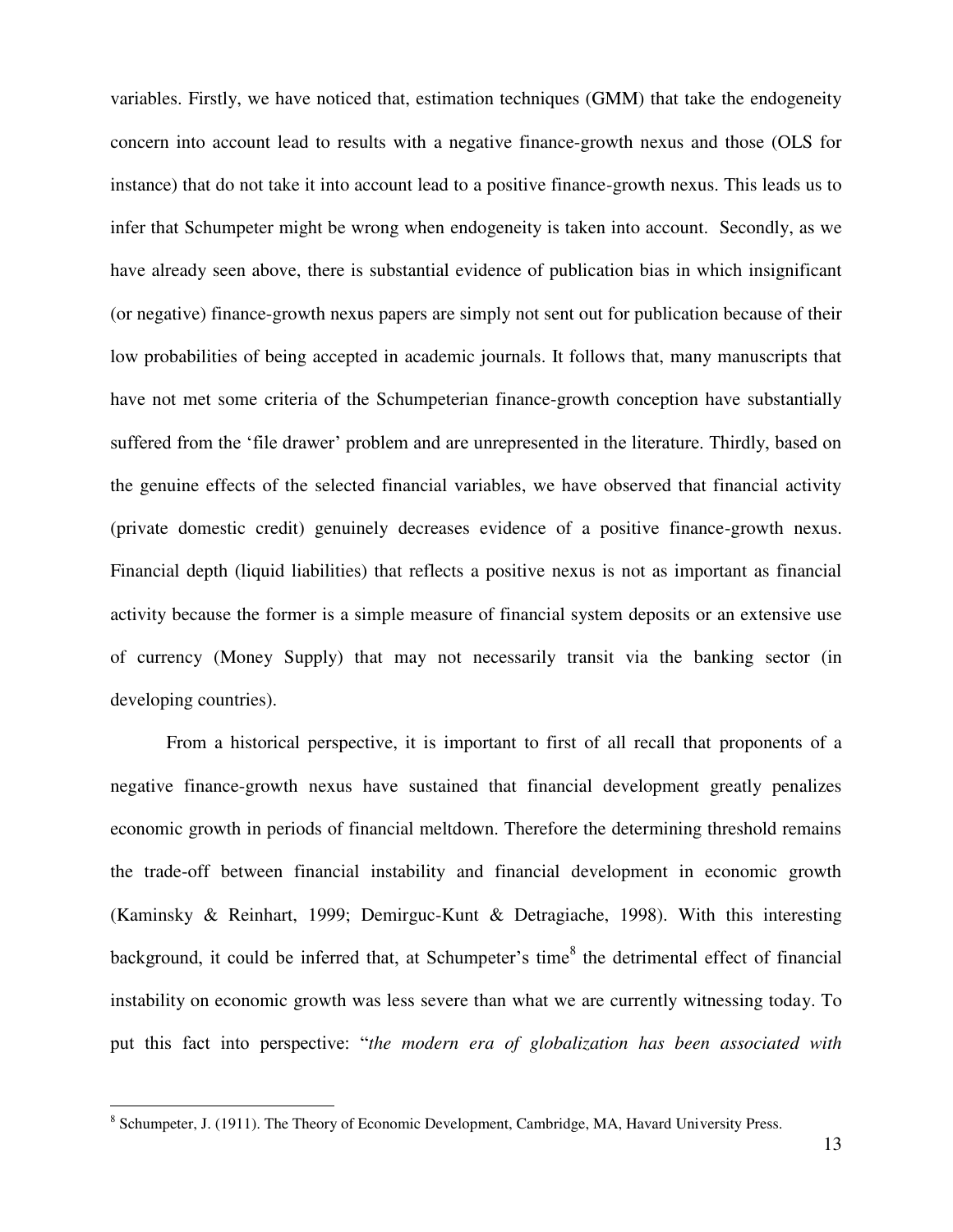*significant economic transformation around the world, but also an increasing frequency of financial crises. According to Eichengreen and Bordo (2002) there were 39 national or international financial crises between 1945 and 1973. Their frequency increased from 139 between 1973 and 1997, culminating in the Asian financial crisis*" (Buckle, p.36). Therefore it is only logical to infer that Schumpeter might be wrong in our time. The argument can further be buttressed by the evidence that characteristics of financial crisis run counter to the Schumpeterian thesis. The presence of financial instability decreases favorable macroeconomic conditions for a strong economic growth: easy mobilization of productive savings, efficient resource allocation, reduction of information asymmetry and, improvement of risk management (Schumpeter, 1911).

## **4. Conclusion**

In the first meta-study on the finance-growth nexus, we have bridged the gap between Schumpeterian authors and sympathizers of Andersen & Tarp (2003). Over 20 fundamental characteristics that have influenced the debate over the last decades have been examined. The empirical evidence is based on 196 outcomes from 20 studies. For the investigated Andersen & Tarp hypotheses, while we have found only partial support for their position on the lack of substantial empirical evidence on a positive finance-growth nexus, the stance that a negative nexus is characteristic of African and Latin American countries has been strongly rejected. Schumpeter's thesis might be wrong in our era because of: endogeneity-based estimations, publication bias and, effects of financial activity. A historical justification has also been discussed.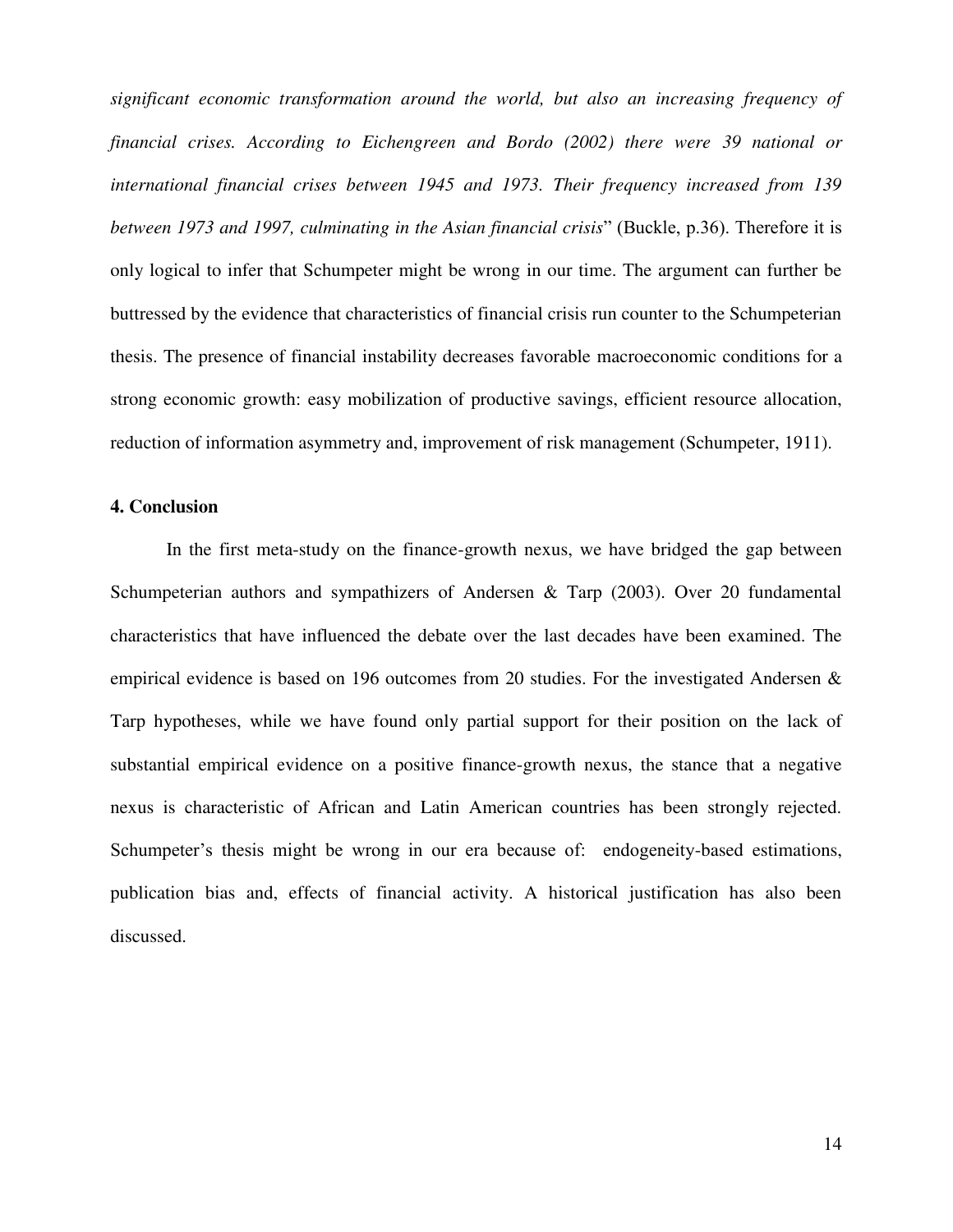| Table 4: Results of meta-regression using partial correlations coefficients |  |  |
|-----------------------------------------------------------------------------|--|--|
|-----------------------------------------------------------------------------|--|--|

|                                                                                  |                                |                                 | <b>1st Specification</b>         |                                    |                                            |                                | Response variable: partial correlations of the observed effect | 2 <sup>nd</sup> Specification   |                                     |                                           |
|----------------------------------------------------------------------------------|--------------------------------|---------------------------------|----------------------------------|------------------------------------|--------------------------------------------|--------------------------------|----------------------------------------------------------------|---------------------------------|-------------------------------------|-------------------------------------------|
| Intercept ( $\beta_1$ )                                                          | 17.99***                       | 11.948*                         | 1061.07                          | 1039.15*                           | 271.388                                    | 8.327**                        | 24.167***                                                      | 984.41                          | 967.63                              | $-106.408$                                |
| 1/SEr $(\beta_0)$                                                                | (0.005)<br>$-0.153$            | (0.082)<br>$-0.146$             | (0.102)<br>$-0.147$              | (0.090)<br>$-0.170**$              | (0.722)<br>$-0.153*$                       | (0.044)<br>$-0.153$            | (0.007)<br>$-0.146$                                            | (0.135)<br>$-0.149$             | (0.116)<br>$-0.179$                 | (0.888)<br>$-0.162**$                     |
| [Finance: LL on GDP]/SEr                                                         | (0.108)<br>10.349**            | (0.102)<br>9.588**              | (0.127)<br>5.109                 | (0.044)<br>4.469                   | (0.060)<br>$6.083*$                        | (0.108)<br>---                 | (0.107)<br>---                                                 | (0.126)<br>---                  | (0.024)<br>$\cdots$                 | (0.041)<br>$\qquad \qquad -$              |
| [Finance: Priv. Credit on GDP]/SEr                                               | (0.010)<br>$\cdots$            | (0.017)<br>---                  | (0.197)<br>$\cdots$              | (0.157)<br>$\cdots$                | (0.058)<br>$---$                           | $-10.349**$                    | $-9.594**$                                                     | $-4.839$                        | $-4.460$                            | $-6.495*$                                 |
| [Finance: Dom. Credit on GDP ]/SEr                                               | 18.78***<br>(0.005)            | 11.503**<br>(0.040)             | 13.82**<br>(0.039)               | 0.524<br>(0.943)                   | 4.106<br>(0.473)                           | (0.010)<br>8.434**<br>(0.046)  | (0.017)<br>1.838<br>(0.628)                                    | (0.221)<br>$10.413*$<br>(0.061) | (0.192)<br>$-0.629$<br>(0.923)      | (0.062)<br>$-1.186$<br>(0.762)            |
| [Finance: Priv. Credit on Dom. Credit<br>]/SEr                                   | $-9.575$                       | -14.199                         | $-12.891$                        | $-7.697$                           | $-7.807$                                   | $-19.92***$                    | $-24.01***$                                                    | $-17.200**$                     | $-11.630$                           | $-11.213*$                                |
| [Dependent variable(GDP=1,<br>0=otherwise)]/SEr                                  | (0.265)<br>---                 | (0.111)<br>0.822                | (0.169)<br>12.909*               | (0.357)<br>$-1.832$                | (0.280)<br>$-5.335$                        | (0.009)<br>---                 | (0.003)<br>0.856                                               | (0.030)<br>11.150               | (0.132)<br>$-2.804$                 | (0.067)<br>$-6.262$                       |
| [Statistical technique1(1=least squares,                                         | $\qquad \qquad - \qquad$       | (0.865)<br>---                  | (0.083)<br>---                   | (0.827)<br>---                     | (0.744)<br>---                             | ---                            | (0.859)<br>22.706***                                           | (0.138)<br>35.937***            | (0.727)<br>54.875***                | (0.720)<br>46.802***                      |
| 0=otherwise)]/SEr<br>[Statistical technique2 (1=GMM,                             | $---$                          | $-24.4***$                      | $-42.7***$                       | $-66.23***$                        | $-59.69***$                                | ---                            | (0.002)<br>---                                                 | (0.002)<br>$---$                | (0.000)<br>$\overline{\phantom{a}}$ | (0.000)<br>$\qquad \qquad -$              |
| 0=otherwise)]/SEr                                                                |                                | (0.002)                         | (0.000)                          | (0.000)                            | (0.000)                                    |                                |                                                                |                                 |                                     |                                           |
| [Type of analysis(1=panel,<br>0=otherwise)]/SEr                                  | $\overline{a}$                 | ---                             | 7.914                            | 4.597                              | -6.683                                     | $---$                          | ---                                                            | 1.237                           | $-3.772$                            | $-20.000**$                               |
| [Data frequency(1=annual,<br>0=otherwise)]/SEr                                   | $---$                          | ---                             | (0.326)<br>19.43***              | (0.425)<br>11.611*                 | (0.394)<br>14.342**                        | ---                            | ---                                                            | (0.877)<br>18.471***            | (0.566)<br>10.314                   | (0.032)<br>13.750*                        |
| [Years(average years of study)] /SEr                                             | $---$                          | ---                             | (0.003)<br>0.562                 | (0.079)<br>$0.559*$                | (0.046)<br>0.151                           | ---                            | ---                                                            | (0.006)<br>0.509                | (0.114)<br>0.500                    | (0.080)<br>$-0.068$                       |
| [Data transformation 1(1=log,<br>0=otherwise)]/SEr                               | $---$                          | ---                             | (0.114)<br>22.097**              | (0.093)<br>22.06***                | (0.715)<br>37.63***                        | $---$                          | ---                                                            | (0.161)<br>16.800**             | (0.137)<br>11.455                   | (0.868)<br>32.343***                      |
| [Data transformation 2(1=GDP,<br>0=otherwise)]/SEr                               | $---$                          | ---                             | (0.011)<br>$-20.71**$            | (0.007)<br>$-29.48***$             | (0.000)<br>$-30.7***$                      | $---$                          | $---$                                                          | (0.037)<br>$-21.386**$          | (0.152)<br>$-29.28***$              | (0.000)<br>$-32.36***$                    |
| [Africa (1=Africa,0=otherwise)]/SEr                                              | $---$                          | ---                             | (0.021)<br>---                   | (0.000)<br>2.511                   | (0.000)<br>$-7.340$                        | $---$                          | ---                                                            | (0.018)<br>$\qquad \qquad -$    | (0.000)<br>15.671**                 | (0.000)<br>0.353                          |
| [Asia (1=Asia, 0=otherwise)]/SEr                                                 | $---$                          | ---                             | $\qquad \qquad -\qquad -$        | (0.639)<br>$16.01***$              | (0.338)<br>25.31***                        | ---                            | ---                                                            | $\qquad \qquad - -$             | (0.047)<br>13.873***                | (0.968)<br>27.422***                      |
| [Europe (1=Euro, 0=otherwise)]/SEr                                               | ---                            | ---                             | ---                              | (0.000)<br>$\qquad \qquad -\qquad$ | (0.002)<br>---                             | ---                            | ---                                                            | $---$                           | (0.006)<br>5.213                    | (0.000)<br>14.237*                        |
| [Latin America (1=Latin America,<br>0=otherwise)]/SEr                            | ---                            | ---                             | ---                              | 29.68***                           | 34.39***                                   | $---$                          | ---                                                            | ---                             | (0.492)<br>24.953***                | (0.060)<br>31.812***                      |
| [North America (1=North America,<br>0=otherwise)]/SEr                            | $---$                          | ---                             | $---$                            | (0.000)<br>8.367                   | (0.000)<br>13.590                          | $---$                          | $---$                                                          | $---$                           | (0.001)<br>---                      | (0.000)<br>$---$                          |
| [South East Asia(1=South East Asia,<br>0=otherwise)]/SEr                         |                                |                                 |                                  | (0.497)<br>15.61**                 | (0.211)<br>22.605**                        |                                |                                                                |                                 | 15.06**                             | 24.602***                                 |
| Middle East (1=Middle East,<br>0=otherwise)]/SEr                                 | ---                            |                                 | ---                              | (0.025)<br>62.52***                | (0.015)<br>48.45***                        | ---                            | ---                                                            | ---                             | (0.0371)<br>52.246***               | (0.009)<br>38.630**                       |
| [Dummy=1 if Information is from the                                              | $\qquad \qquad -$              | ---                             | ---                              | (0.000)<br>---                     | (0.000)<br>21.583*                         | $---$                          | ---                                                            | $\qquad \qquad -$               | (0.000)<br>---                      | (0.000)<br>28.553**                       |
| World Bankl /SEr<br>[Dummy=1 if Information is from the                          | $---$                          | ---                             | ---                              | $---$                              | (0.083)<br>$-22.36***$                     | ---                            | ---                                                            | $---$                           | $---$                               | (0.023)<br>$-25.07***$                    |
| IMF /SEr<br>[Dummy=1 if Information is from the                                  | $\qquad \qquad -$              | ---                             | ---                              | $\qquad \qquad - \qquad -$         | (0.001)<br>$-0.569$                        | ---                            | ---                                                            | $---$                           | $\hspace{0.05cm} \dashrightarrow$   | (0.003)<br>6.388                          |
| <b>United Nations</b>   / SEr                                                    |                                |                                 |                                  |                                    |                                            |                                |                                                                |                                 |                                     |                                           |
| Adjusted R <sup>2</sup><br>Fisher<br>Number of studies<br>Number of Observations | 0.223<br>5.002***<br>20<br>196 | 0.292<br>$3.42***$<br>20<br>196 | 0.349<br>$6.705***$<br>20<br>195 | 0.573<br>15.001***<br>20<br>195    | (0.935)<br>0.608<br>13.903***<br>20<br>195 | 0.223<br>5.002***<br>20<br>196 | 0.285<br>$3.512***$<br>20<br>196                               | 0.333<br>5.943***<br>20<br>195  | 0.521<br>$7.154***$<br>20<br>195    | (0.431)<br>0.569<br>8.388***<br>20<br>195 |

Notes: \*, \*\*, \*\*\* represent significance levels of 10%, 5% and 1% respectively. LL: Liquid Liabilities. Priv. Private. Dom: Domestic. Euro: Europe.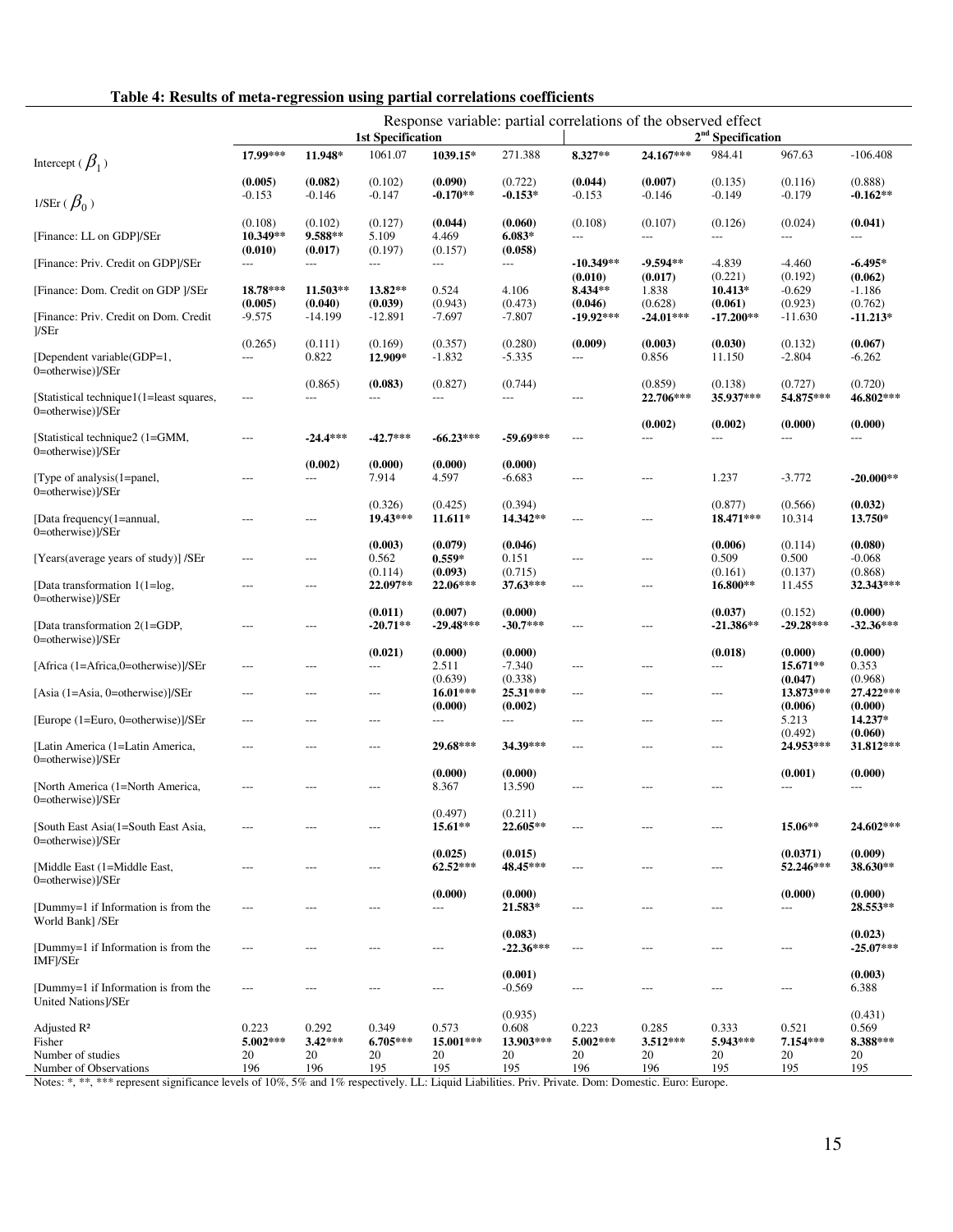## **Appendices**

|      | <b>Financial Development</b> |        |         |       |                 |                 |        |        |        |        |            |        | <b>Moderation Variables</b> |        |         |        |            |        |        |         |         | R.V     |                 |
|------|------------------------------|--------|---------|-------|-----------------|-----------------|--------|--------|--------|--------|------------|--------|-----------------------------|--------|---------|--------|------------|--------|--------|---------|---------|---------|-----------------|
| LL   | P                            | D      | P/D     | D.V   | ST <sub>1</sub> | ST <sub>2</sub> | ToA    | Freq   | Yrs    | Log    | <b>GDP</b> | Afri   | Asia                        | Euro   | LA      | NA     | <b>SEA</b> | ME     | WB     | IMF     | UN      | r       |                 |
| 1.00 | $-.82$                       | $-.19$ | $-.20$  | .09   | $-.03$          | .02             | $-.18$ | .23    | .11    | .03    | $-.01$     | .05    | .006                        | .07    | .08     | .02    | $-.005$    | .03    | $-.14$ | .04     | $-.10$  | .02     | LL              |
|      | 1.00                         | $-.20$ | $-.21$  | $-11$ | $-0.06$         | .05             | .07    | .12    | $-.18$ | .06    | $-.01$     | .01    | $-.11$                      | $-.04$ | $-.10$  | .01    | $-.06$     | .02    | .21    | .09     | $-0.05$ | $-.001$ | P               |
|      |                              | 1.00   | $-0.05$ | .02   | .13             | $-.12$          | .12    | $-.22$ | .22    | $-.11$ | .03        | $-.08$ | .17                         | .03    | .01     | $-.01$ | .22        | $-.02$ | $-.24$ | $-.33$  | .48     | .04     | D               |
|      |                              |        | 1.00    | .02   | .08             | $-.08$          | .12    | $-.05$ | $-.07$ | $-.11$ | .03        | $-.08$ | .09                         | $-.10$ | .01     | $-.08$ | $-.04$     | $-.10$ | .06    | .00     | $-.10$  | $-0.09$ | P/D             |
|      |                              |        |         | 1.00  | $-0.06$         | .05             | $-.05$ | $-.09$ | .01    | .05    | $-.01$     | .03    | .04                         | .04    | .03     | .03    | .09        | .04    | .11    | .15     | $-.22$  | $-01$   | D.V             |
|      |                              |        |         |       | 1.00            | $-.94$          | $-.22$ | $-.36$ | $-.05$ | $-.38$ | $-.08$     | $-.45$ | .26                         | .14    | .10     | .23    | .11        | $-.61$ | $-.26$ | $-0.09$ | .27     | .29     | ST <sub>1</sub> |
|      |                              |        |         |       |                 | 1.00            | .31    | .33    | .06    | .41    | .08        | .34    | $-25$                       | $-12$  | $-0.09$ | $-.22$ | $-.11$     | .65    | .22    | .07     | $-.25$  | $-.30$  | ST <sub>2</sub> |
|      |                              |        |         |       |                 |                 | 1.00   | $-.15$ | .11    | $-.17$ | $-.07$     | $-.11$ | $-.18$                      | .24    | $-.17$  | .21    | .04        | .24    | .43    | $-.25$  | .24     | $-.07$  | ToA             |
|      |                              |        |         |       |                 |                 |        | 1.00   | .22    | .01    | .14        | .25    | .08                         | .23    | .04     | .25    | $-.14$     | .22    | .01    | .13     | $-.32$  | .08     | Freq            |
|      |                              |        |         |       |                 |                 |        |        | 1.00   | $-.31$ | .17        | $-.08$ | .38                         | .25    | $-.20$  | .12    | .16        | .08    | $-.27$ | $-.60$  | .38     | $-.02$  | Yrs             |
|      |                              |        |         |       |                 |                 |        |        |        | 1.00   | .07        | .39    | $-.22$                      | $-.23$ | $-16$   | $-.20$ | $-.10$     | .31    | $-.13$ | .34     | $-.23$  | $-.02$  | Log             |
|      |                              |        |         |       |                 |                 |        |        |        |        | 1.00       | .05    | .06                         | .06    | .04     | .05    | .02        | .06    | $-.12$ | $-0.09$ | .06     | $-.02$  | <b>GDP</b>      |
|      |                              |        |         |       |                 |                 |        |        |        |        |            | 1.00   | $-.16$                      | $-.16$ | $-.11$  | $-.14$ | $-.07$     | .50    | .30    | .11     | $-.17$  | .05     | Afri            |
|      |                              |        |         |       |                 |                 |        |        |        |        |            |        | 1.00                        | $-.07$ | $-.13$  | $-.04$ | $-.08$     | $-.18$ | $-.49$ | $-.26$  | .25     | .09     | Asia            |
|      |                              |        |         |       |                 |                 |        |        |        |        |            |        |                             | 1.00   | $-.13$  | .86    | $-0.08$    | $-.19$ | 0.11   | .10     | .17     | .06     | Euro            |
|      |                              |        |         |       |                 |                 |        |        |        |        |            |        |                             |        | 1.00    | $-.11$ | .03        | $-.13$ | $-.12$ | .08     | .006    | .07     | LA              |
|      |                              |        |         |       |                 |                 |        |        |        |        |            |        |                             |        |         | 1.00   | $-.07$     | $-.16$ | .24    | .15     | .11     | .32     | <b>NA</b>       |
|      |                              |        |         |       |                 |                 |        |        |        |        |            |        |                             |        |         |        | 1.00       | $-.08$ | $-.21$ | $-.23$  | .35     | .03     | <b>SEA</b>      |
|      |                              |        |         |       |                 |                 |        |        |        |        |            |        |                             |        |         |        |            | 1.00   | .29    | $-.17$  | $-.08$  | .10     | <b>ME</b>       |
|      |                              |        |         |       |                 |                 |        |        |        |        |            |        |                             |        |         |        |            |        | 1.00   | .20     | $-.39$  | .10     | <b>WB</b>       |
|      |                              |        |         |       |                 |                 |        |        |        |        |            |        |                             |        |         |        |            |        |        | 1.00    | $-.56$  | $-.13$  | <b>IMF</b>      |
|      |                              |        |         |       |                 |                 |        |        |        |        |            |        |                             |        |         |        |            |        |        |         | 1.00    | .10     | UN              |
|      |                              |        |         |       |                 |                 |        |        |        |        |            |        |                             |        |         |        |            |        |        |         |         | 1.00    |                 |

**Appendix 1: Correlation Analysis (Potential overparametization and multicolinearity issues highlighted in green colour)** 

LL: Liquid Liabilities on GDP. P: Private Credit on GDP. D: Domestic Credit on GDP. P/D: Private Credit on Domestic Credit. ST1: Statistical Technique 1. ST2: Statistical Technique 2. ToA: Type of Analysis. Freq: Data Frequency. Yrs: Average year of study. Log: Data transformation in logarithm. GDP: Data transformation in GDP. Afri: Africa. Euro: Europe. LA: Latin America. NA: North America. SEA: South East Asia. ME: Middle East. WB: World Bank. IMF: International Monetary Fund. UN: United Nations. r: Partial correlations of the observed effect. R.V: Response Variable. All the variables are in ratios of Standard errors.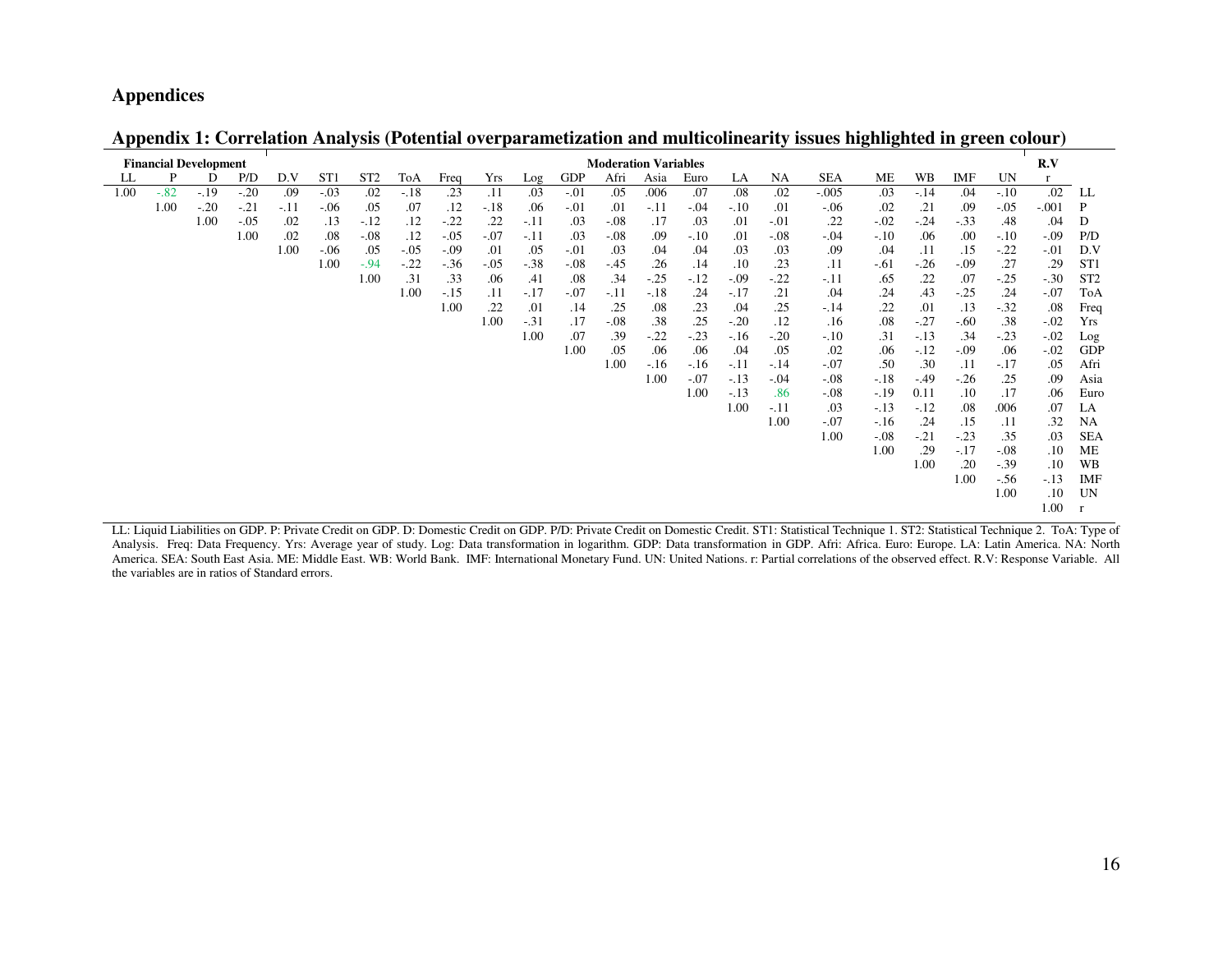#### **Appendix 2: Data collection summary**

| <b>Studies</b>                     | A: LLY   |           |         | B:PrivcreditY | C:DomcreditY | D:(B/C)  |           | E F          | G            | H I            |                |                  | K    |                | M        | $\mathbf N$      | $\overline{O}$   | $\mathbf{P}$     | $\overline{Q}$ | R S            |                  | T                | U              | V              | W                        | $\mathbf X$ |
|------------------------------------|----------|-----------|---------|---------------|--------------|----------|-----------|--------------|--------------|----------------|----------------|------------------|------|----------------|----------|------------------|------------------|------------------|----------------|----------------|------------------|------------------|----------------|----------------|--------------------------|-------------|
| Christopoulos & T. $(2004)$        | 3.21     | (3.00)    |         |               |              |          |           |              |              |                | $0 \quad 0$    |                  | 1985 |                | $\Omega$ | $\Omega$         | $\overline{0}$   | $\theta$         |                | $\Omega$       | $\Omega$         | $\overline{0}$   | $\theta$       |                | $\Omega$                 | 5.09        |
| Christopoulos & T. $(2004)$        | 51.5     | (4.33)    |         |               |              |          |           |              |              | $\mathbf{0}$   | $\overline{0}$ |                  | 1985 |                | $\theta$ | $\mathbf{0}$     | $\theta$         | $\mathbf{0}$     |                | $\mathbf{0}$   | $\theta$         | $\theta$         | $\theta$       |                | $\overline{0}$           | 5.09        |
| Christopoulos & T. $(2004)$        | 40.3     | (3.14)    |         |               |              |          |           |              |              | $\overline{0}$ | $\overline{0}$ |                  | 1985 |                | $\theta$ | $\boldsymbol{0}$ | $\mathbf{0}$     | $\mathbf{0}$     |                | $\mathbf{0}$   | $\boldsymbol{0}$ | $\mathbf{0}$     | $\overline{0}$ |                | $\theta$                 | 5.09        |
| Christopoulos & T.(2004)           | 3.08     | (1.62)    |         |               |              |          |           |              |              | $\overline{0}$ | $\overline{0}$ |                  | 1985 |                | $\theta$ | $\mathbf{0}$     | $\mathbf{0}$     | $\mathbf{0}$     |                | $\mathbf{0}$   | $\theta$         | $\boldsymbol{0}$ | $\mathbf{0}$   |                | $\theta$                 | 5.09        |
| Christopoulos & T. $(2004)$        | 18.5     | (1.50)    |         |               |              |          |           |              |              | $\overline{0}$ | $\overline{0}$ |                  | 1985 |                | $\Omega$ | $\mathbf{0}$     | $\mathbf{0}$     | $\Omega$         |                | $\Omega$       | $\Omega$         | $\theta$         | $\Omega$       |                | $\Omega$                 | 5.09        |
| Christopoulos & T. $(2004)$        | 30.4     | (3.76)    |         |               |              |          |           |              |              | $\overline{0}$ | $\overline{0}$ |                  | 1985 |                | $\theta$ | $\mathbf{0}$     | $\mathbf{0}$     | $\mathbf{0}$     |                | $\overline{0}$ |                  | $\theta$         | $\theta$       |                | $\overline{0}$           | 5.09        |
| Christopoulos & T. $(2004)$        | 36.5     | (3.72)    |         |               |              |          |           |              |              | $\overline{0}$ | $\overline{0}$ | $\mathbf{1}$     | 1985 |                | $\Omega$ | $\Omega$         |                  | $\Omega$         | $\Omega$       | $\Omega$       | $\theta$         | $\Omega$         | $\Omega$       |                | $\Omega$                 | 5.09        |
| Christopoulos & T.(2004)           | 83.1     | (1.68)    |         |               |              |          |           |              |              | $\overline{0}$ | $\overline{0}$ |                  | 1985 |                | $\theta$ |                  | $\theta$         | $\Omega$         | $\Omega$       | $\overline{0}$ | $\overline{0}$   | $\theta$         | $\theta$       |                | $\Omega$                 | 5.09        |
| Christopoulos $& T.(2004)$         | 25.4     | (3.28)    |         |               |              |          |           |              |              |                | $0\quad 0$     |                  | 1985 |                | $\Omega$ | $\mathbf{0}$     | $\mathbf{0}$     | $\Omega$         |                | $\theta$       | $\Omega$         | $\theta$         | $\Omega$       |                | $\Omega$                 | 5.09        |
| Christopoulos & T. $(2004)$        | 39.1     | (3.83)    |         |               |              |          |           |              |              | $\mathbf{0}$   | $\overline{0}$ |                  | 1985 |                | $\theta$ | $\mathbf{0}$     | $\mathbf{0}$     | $\mathbf{0}$     |                | $\theta$       | 0                | $\Omega$         | $\mathbf{0}$   |                | $\overline{0}$           | 5.09        |
| Christopoulos & T. $(2004)$        | 14.1     | (2.57)    |         |               |              |          |           |              |              | $\mathbf{0}$   |                |                  | 1985 |                | $\Omega$ | $\mathbf{0}$     | $\Omega$         | $\mathbf{0}$     | $\Omega$       | $\theta$       | $\overline{0}$   | $\theta$         | $\theta$       |                | $\overline{0}$           | 17.2        |
| Corporale et al.(<br>$\rightarrow$ | 0.01     | (2.42)    |         |               |              |          |           |              | $\mathbf{0}$ | -1             |                |                  | 2000 | $\overline{0}$ |          | $\mathbf{0}$     | $\mathbf{0}$     |                  | $\theta$       | $\overline{0}$ | $\theta$         | $\theta$         | $\overline{0}$ |                | $\theta$                 | 11.31       |
| Corporale et al.(                  | 0.00     | (2.10)    |         |               |              |          |           |              | $\mathbf{0}$ | $\mathbf{1}$   |                |                  | 2000 | $\Omega$       |          | $\mathbf{0}$     | $\mathbf{0}$     |                  | $\theta$       | $\mathbf{0}$   | $\theta$         | $\mathbf{0}$     | $\overline{0}$ |                | $\Omega$                 | 7.61        |
| Corporale et al.(                  | 0.00     | (2.44)    |         |               |              |          |           |              | $\mathbf{0}$ | 1 1            |                |                  | 2000 | 0              |          | $\boldsymbol{0}$ | $\boldsymbol{0}$ |                  | $\overline{0}$ | $\mathbf{0}$   | $\theta$         | $\boldsymbol{0}$ | $\mathbf{0}$   |                | $\overline{0}$           | 5.47        |
| Corporale et al.(                  | 0.00     | (1.81)    |         |               |              |          |           |              | $\mathbf{0}$ | 1              |                |                  | 2000 | $\Omega$       |          | $\mathbf{0}$     | $\mathbf{0}$     |                  | $\overline{0}$ | $\mathbf{0}$   | $\theta$         | $\theta$         | $\mathbf{0}$   |                | $\theta$                 | 4.00        |
| Hassan et al. $(2011)$             |          |           | 1.20    | (2.06)        |              |          |           |              |              | $\overline{0}$ |                | $\theta$         | 1994 | $\Omega$       |          | $\mathbf{0}$     | $\mathbf{0}$     | $\mathbf{0}$     | $\Omega$       | $\Omega$       |                  | $\theta$         | $\Omega$       | $\Omega$       | $\overline{1}$           | 6.55        |
| Hassan et al. $(2011)$             |          |           | $-0.07$ | $(-0.10)$     |              |          |           |              |              | $\overline{0}$ |                | $\mathbf{0}$     | 1994 | $\Omega$       |          | $\mathbf{0}$     | $\mathbf{0}$     |                  | $\theta$       | $\theta$       | $\overline{0}$   | $\theta$         | $\theta$       | $\theta$       |                          | 5.91        |
| Hassan et al. $(2011)$             |          |           | 0.68    | (1.83)        |              |          |           |              |              | $\mathbf{0}$   |                | $\mathbf{0}$     | 1994 | 0              |          | $\mathbf{0}$     | $\mathbf{0}$     | $\mathbf{0}$     |                | $\theta$       | $\theta$         | $\mathbf{0}$     | $\mathbf 0$    | $\overline{0}$ | $\overline{1}$           | 11.00       |
| Hassan et al. $(2011)$             |          |           | 0.58    | (1.20)        |              |          |           |              |              | $\overline{0}$ |                | $\boldsymbol{0}$ | 1994 | 0              |          | $\mathbf{0}$     | $\Omega$         | $\mathbf{0}$     | $\theta$       | $\theta$       | $\Omega$         |                  | $\theta$       | $\overline{0}$ |                          | 5.00        |
| Hassan et al. $(2011)$             |          |           | $-0.77$ | $(-0.65)$     |              |          |           |              |              | $\overline{0}$ |                | $\theta$         | 1994 | $\Omega$       |          | $\Omega$         | $\Omega$         | $\Omega$         | $\Omega$       | $\overline{0}$ |                  | $\theta$         | $\overline{0}$ | $\Omega$       | $\overline{1}$           | 4.58        |
| Hassan et al. $(2011)$             |          |           | $-0.38$ | $(-1.11)$     |              |          |           |              |              | $\overline{0}$ |                | $\mathbf{0}$     | 1994 | $\theta$       |          | $\mathbf{0}$     |                  | $\mathbf{0}$     | $\theta$       | $\theta$       | $\theta$         | $\theta$         | $\overline{0}$ | $\overline{0}$ | - 1                      | 11.74       |
| Hassan et al. $(2011)$             |          |           | $-0.57$ | $(-2.11)$     |              |          |           |              |              | $\overline{0}$ | -1             | $\theta$         | 1994 | $\Omega$       |          | $\theta$         |                  |                  | $\theta$       |                | $\theta$         | $\theta$         | $\theta$       | $\overline{0}$ |                          | 10.95       |
| Hassan et al. $(2011)$             |          |           | $-3.17$ | $(-2.36)$     |              |          |           |              |              | $\mathbf{0}$   |                | $\boldsymbol{0}$ | 1994 | $\theta$       |          | $\theta$         |                  | $\boldsymbol{0}$ | $\theta$       | $\overline{0}$ | $\theta$         | $\boldsymbol{0}$ | $\theta$       | $\overline{0}$ | $\overline{1}$           | 7.41        |
| Hassan et al. $(2011)$             |          |           | $-0.40$ | $(-1.29)$     |              |          |           |              |              | $\overline{0}$ |                | $\mathbf{0}$     | 1994 | $\Omega$       |          | $\Omega$         |                  | $\Omega$         | $\Omega$       | $\Omega$       | $\Omega$         | $\theta$         | $\theta$       | $\Omega$       | $\overline{1}$           | 24.63       |
| Hassan et al. $(2011)$             | 1.30     | (1.64)    |         |               |              |          |           |              |              | $\overline{0}$ | -1             | $\mathbf{0}$     | 1994 | $\Omega$       |          | $\theta$         | $\theta$         | $\Omega$         | $\theta$       | $\theta$       |                  | $\theta$         | $\theta$       | $\Omega$       | $\overline{1}$           | 6.55        |
| Hassan et al. $(2011)$             | $-2.1$   | $(-2.58)$ |         |               |              |          |           |              |              | $\overline{0}$ |                | $\mathbf{0}$     | 1994 | $\Omega$       |          | $\mathbf{0}$     | $\theta$         |                  | $\theta$       | $\overline{0}$ | $\theta$         | $\theta$         | $\theta$       | $\overline{0}$ | - 1                      | 6.00        |
| Hassan et al. $(2011)$             | 0.12     | (0.18)    |         |               |              |          |           |              |              | $\overline{0}$ |                | $\mathbf{0}$     | 1994 | $\theta$       |          | $\mathbf{0}$     | $\theta$         | $\boldsymbol{0}$ |                | $\overline{0}$ | $\theta$         | $\theta$         | $\theta$       | $\overline{0}$ |                          | 11.00       |
| Hassan et al. $(2011)$             | 0.68     | (0.44)    |         |               |              |          |           |              |              | $\mathbf{0}$   |                | $\mathbf{0}$     | 1994 | $\Omega$       |          | $\Omega$         | $\Omega$         | $\mathbf{0}$     | $\Omega$       | $\Omega$       | $\Omega$         |                  | $\theta$       | $\overline{0}$ | - 1                      | 5.09        |
| Hassan et al. $(2011)$             | $-1.28$  | $(-0.55)$ |         |               |              |          |           |              |              | $\overline{0}$ | $\overline{1}$ | $\theta$         | 1994 | $\Omega$       |          | $\Omega$         | $\Omega$         | $\mathbf{0}$     | $\theta$       | $\theta$       |                  | $\Omega$         | $\Omega$       | $\Omega$       | $\overline{1}$           | 4.47        |
| Hassan et al. $(2011)$             | 0.34     | (0.60)    |         |               |              |          |           |              |              | $\overline{0}$ |                | $\boldsymbol{0}$ | 1994 | $\theta$       |          | $\mathbf{0}$     |                  | $\mathbf{0}$     | $\mathbf{0}$   | $\mathbf{0}$   | $\mathbf{0}$     | $\mathbf{0}$     | $\mathbf{0}$   | $\overline{0}$ |                          | 11.74       |
| Hassan et al. $(2011)$             | $-1.78$  | $(-3.17)$ |         |               |              |          |           |              |              | $\overline{0}$ | - 1            | $\mathbf{0}$     | 1994 | $\overline{0}$ |          | $\mathbf{0}$     |                  |                  | $\mathbf{0}$   |                | $\theta$         | $\boldsymbol{0}$ | $\mathbf{0}$   | $\overline{0}$ | $\overline{\phantom{0}}$ | 10.95       |
| Hassan et al. $(2011)$             | $-1.99$  | $(-1.47)$ |         |               |              |          |           |              |              | $\overline{0}$ |                | $\mathbf{0}$     | 1994 | $\Omega$       |          | $\Omega$         |                  | $\mathbf{0}$     | $\theta$       | $\mathbf{0}$   | $\theta$         | $\boldsymbol{0}$ | $\overline{0}$ | $\overline{0}$ |                          | 7.28        |
| Hassan et al. $(2011)$             | $-1.07$  | $(-2.48)$ |         |               |              |          |           |              |              | $\overline{0}$ |                | $\theta$         | 1994 | 0              |          | $\mathbf{0}$     |                  | $\mathbf{0}$     | $\theta$       | $\mathbf{0}$   | $\theta$         | $\theta$         | $\theta$       | $\overline{0}$ | - 1                      | 24.51       |
| Loayza & Ranciere(2002)            | 2.08     | (11.4)    |         |               |              |          |           |              | $\mathbf{0}$ | -1             |                |                  | 1979 | $\Omega$       |          | $\mathbf{0}$     | $\mathbf{0}$     | $\mathbf{0}$     |                | $\mathbf{0}$   | $\mathbf{0}$     | $\theta$         |                |                | $\overline{0}$           | 18.60       |
| Loayza & Ranciere(2002)            |          |           | 1.43    | (22.69)       |              |          |           |              | $\mathbf{0}$ | -1             |                |                  | 1979 | $\Omega$       |          | $\Omega$         | $\Omega$         | $\mathbf{0}$     |                | $\mathbf{0}$   | $\theta$         | $\theta$         |                |                | $\overline{0}$           | 18.60       |
| Lu & Yao(2009)                     | $-0.690$ | $(-0.40)$ |         |               |              |          |           |              |              | $\overline{0}$ |                |                  | 1996 | $\Omega$       |          | $\theta$         |                  | $\mathbf{0}$     | $\theta$       | $\theta$       | $\Omega$         | $\mathbf{0}$     | $\theta$       | $\mathbf{0}$   | $\Omega$                 | 16.82       |
| Lu & Yao(2009)                     | 1.031    | (0.93)    |         |               |              |          |           |              |              | $\overline{0}$ |                | $\overline{1}$   | 1996 | 0              |          | $\Omega$         |                  | $\Omega$         | $\theta$       | $\Omega$       | $\Omega$         | $\theta$         | $\theta$       | $\Omega$       | $\theta$                 | 16.67       |
| Lu & Yao(2009)                     | 0.914    | (0.81)    |         |               |              |          |           |              |              | $\overline{0}$ | -1             |                  | 1996 | $\overline{0}$ |          | $\theta$         |                  | $\boldsymbol{0}$ | $\theta$       | $\overline{0}$ | $\theta$         | $\mathbf{0}$     | $\mathbf{0}$   | $\mathbf{0}$   | $\overline{0}$           | 16.61       |
| Lu & Yao(2009)                     |          |           |         |               |              | $-0.757$ | $(-0.14)$ |              |              | $\overline{0}$ |                |                  | 1996 | $\overline{0}$ |          | $\theta$         |                  | $\boldsymbol{0}$ | $\theta$       | $\mathbf{0}$   | $\theta$         | $\boldsymbol{0}$ | $\overline{0}$ | $\overline{0}$ | $\overline{0}$           | 16.82       |
| Lu & $Ya0(2009)$                   |          |           |         |               |              | $-1.578$ | $(-0.43)$ |              |              | $\overline{0}$ |                |                  | 1996 | 0              |          | $\mathbf{0}$     |                  | $\mathbf{0}$     | $\theta$       | $\mathbf{0}$   | $\theta$         | $\mathbf{0}$     | $\theta$       | $\mathbf{0}$   | $\theta$                 | 16.67       |
| Lu & Yao(2009)                     |          |           |         |               |              | $-3.032$ | $(-0.93)$ | $\mathbf{1}$ | 1 1          | $\overline{0}$ |                |                  | 1996 | $\Omega$       |          | $\Omega$         |                  | $\Omega$         | $\Omega$       | $\Omega$       | $\overline{0}$   | $\overline{0}$   | $\overline{0}$ | $\Omega$       | $\theta$                 | 16.61       |

A: Liquid Liabilities/GDP, B: Private Credit/GDP, C:Domestic Credit/GDP, D: Private/Domestic Credit, E: Dependent variable(1=GDP, 0=otherwise), F:Functional form(1=linear, 0=otherwise), G: Statistical technique1(1= least squares, 0=otherwise), H:Statistical technique2(1=GMM, 0=otherwise), I:Type of analysis(1=panel, 0=otherwise), J: Frequency of data(1=annual, 0=otherwise), K:Years(average year of study period), L: Data transformation(1=log, 0=otherwise), M:Data transformation(1=variable/GDP, 0=otherwise), N:Africa(1=Africa, 0=otherwise), O:Asia(1=Asia, 0=otherwise), P(1=Europe, 0=otherwise), Q:Latin America(1=Latin America, 0=otherwise), R: North America(1=North America, 0=otherwise), S:Southeast Asia(1=Southeast Asia, 0=otherwise), T(1=Middle East, 0=otherwise), U: World Bank information(1=Information from the World Bank, 0=otherwise), V: IMF information(1=IMF information, 0=otherwise), W:UN information(1=UN information, 0=otherwise), X: Size (Squared root of degrees of freedom). Values in brackets () after extrapolated coefficients are student statistics.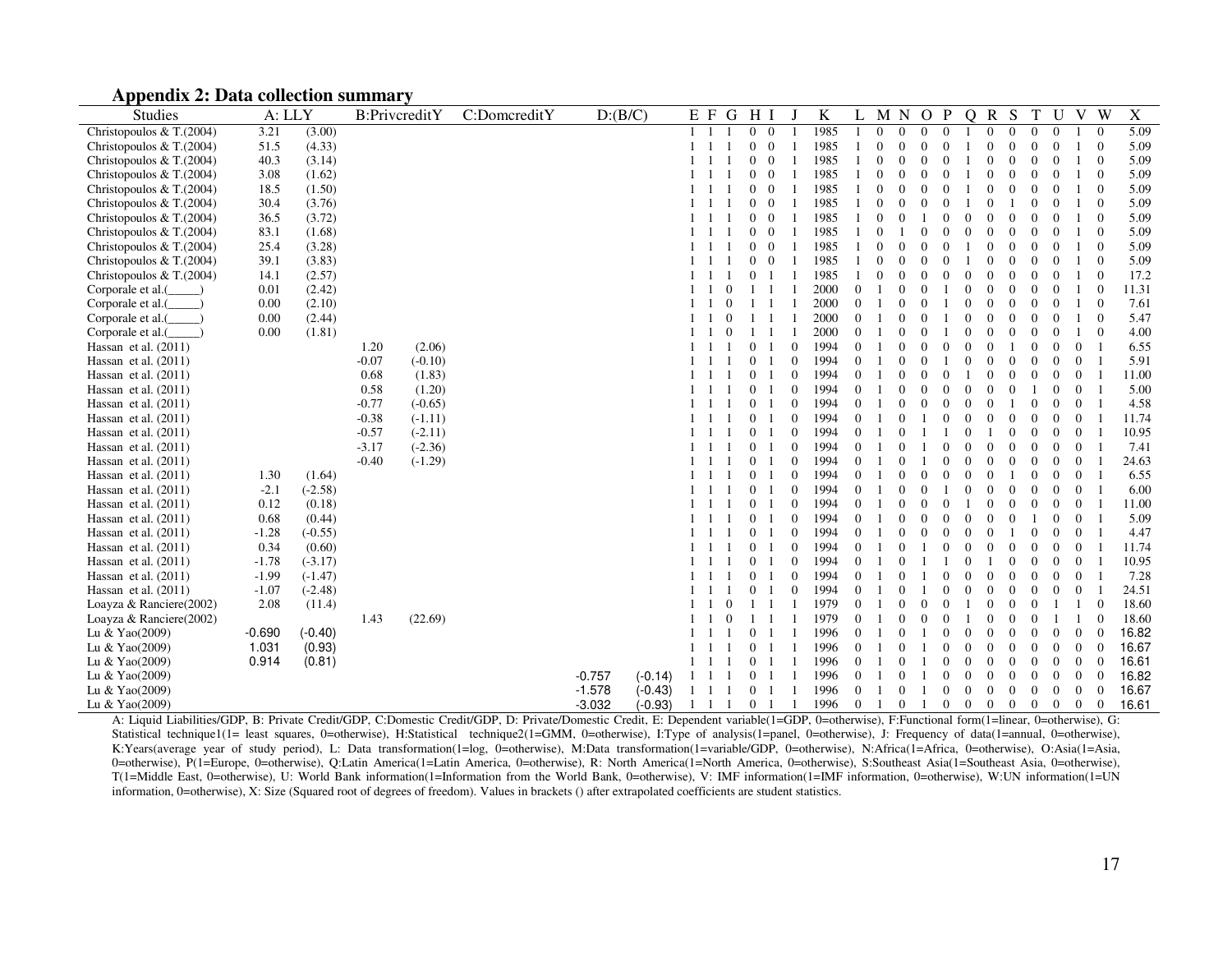| <b>Studies</b>           | A: LLY   |           | B:PrivcreditY |           | C:DomcreditY | D:(B/C) |        | Ε<br>F |          | G<br>H   |                | K    |              | M        | N        | $\Omega$ | P        | O        | R        | S        | T        | U | V | W              | X     |
|--------------------------|----------|-----------|---------------|-----------|--------------|---------|--------|--------|----------|----------|----------------|------|--------------|----------|----------|----------|----------|----------|----------|----------|----------|---|---|----------------|-------|
| Naceur & Ghazouani(2007) | $-0.291$ | $(-3.30)$ |               |           |              |         |        |        | $\Omega$ |          |                | 1991 |              |          | $\Omega$ |          | $\Omega$ | $\Omega$ | $\Omega$ |          |          |   |   | $\theta$       | 7.348 |
| Naceur & Ghazouani(2007) | $-0.264$ | $(-2.83)$ |               |           |              |         |        |        |          |          |                | 1991 |              |          | $\Omega$ |          | $\Omega$ |          |          |          |          |   |   | $\Omega$       | 7.348 |
| Naceur & Ghazouani(2007) | $-0.248$ | $(-2.98)$ |               |           |              |         |        |        |          |          |                | 1991 |              |          |          |          |          |          |          |          |          |   |   | $\Omega$       | 7.348 |
| Naceur & Ghazouani(2007) |          |           | 0.009         | (0.06)    |              |         |        |        |          |          |                | 1991 |              |          |          |          |          |          |          |          |          |   |   | $\Omega$       | 7.348 |
| Naceur & Ghazouani(2007) |          |           | $-0.047$      | $(-0.25)$ |              |         |        |        |          |          |                | 1991 |              |          |          |          |          |          |          |          |          |   |   | $\Omega$       | 7.348 |
| Naceur & Ghazouani(2007) |          |           | $-0.126$      | $(-0.75)$ |              |         |        |        |          |          |                | 1991 |              |          |          |          |          |          |          |          |          |   |   | $\Omega$       | 7.348 |
| Naceur & Ghazouani(2007) | $-0.226$ | $(-3.37)$ |               |           |              |         |        |        |          |          |                | 1991 |              |          |          |          |          |          |          |          |          |   |   | $\bigcap$      | 9.165 |
| Naceur & Ghazouani(2007) | $-0.209$ | $(-3.02)$ |               |           |              |         |        |        |          |          |                | 1991 |              |          |          |          |          |          |          |          |          |   |   | $\Omega$       | 9.165 |
| Naceur & Ghazouani(2007) | $-0.197$ | $(-2.98)$ |               |           |              |         |        |        |          |          |                | 1991 |              |          |          |          |          |          |          |          |          |   |   | $\Omega$       | 9.165 |
| Naceur & Ghazouani(2007) |          |           | $-0.049$      | $(-0.50)$ |              |         |        |        |          |          |                | 1991 |              |          |          |          |          |          |          |          |          |   |   | $\Omega$       | 9.165 |
| Naceur & Ghazouani(2007) |          |           | $-0.026$      | $(-0.26)$ |              |         |        |        |          |          |                | 1991 |              |          |          |          |          |          |          |          |          |   |   | $\Omega$       | 9.165 |
| Naceur & Ghazouani(2007) |          |           | $-0.067$      | $(-0.67)$ |              |         |        |        |          |          |                | 1991 |              |          |          |          |          |          |          |          |          |   |   | $\overline{0}$ | 9.165 |
| Levine $(1999)$          | 0.087    | (3.28)    |               |           |              |         |        |        |          |          |                | 1985 |              |          |          |          |          |          |          |          |          |   |   | $\Omega$       | 5.831 |
| Levine $(1999)$          | 0.074    | (1.62)    |               |           |              |         |        |        |          |          | - 0            | 1985 |              |          |          |          |          |          |          |          |          |   |   |                | 5.745 |
| Levine $(1999)$          |          |           |               |           |              | 0.137   | (7.56) |        |          |          |                | 1985 |              |          |          |          |          |          |          |          |          |   |   |                | 4.899 |
| Levine $(1999)$          |          |           |               |           |              | 0.138   | (6.04) |        |          |          |                | 1985 |              |          |          |          |          |          |          |          |          |   |   |                | 4.899 |
| Levine $(1999)$          | 0.68     | (4.27)    |               |           |              |         |        |        |          | $\Omega$ | $\overline{0}$ | 1975 |              |          |          |          |          |          |          |          |          |   |   |                | 5.916 |
| Levine $(1999)$          | 0.37     | (2.22)    |               |           |              |         |        |        |          |          | $\Omega$       | 1975 |              |          |          |          |          |          |          |          |          |   |   |                | 5.831 |
| Levine $(1999)$          |          |           |               |           |              | 0.104   | (6.64) |        |          |          |                | 1975 |              |          |          |          |          |          |          |          |          |   |   |                | 5.000 |
| Levine $(1999)$          |          |           |               |           |              | 0.093   | (4.02) |        |          |          |                | 1975 |              |          |          |          |          |          |          |          |          |   |   | $\Omega$       | 5.000 |
| Levine $(1999)$          | 0.003    | (0.24)    |               |           |              |         |        |        |          | $\Omega$ | $\Omega$       | 1975 | $\Omega$     |          |          |          |          |          |          |          |          |   |   | $\bigcap$      | 6.164 |
| Levine $(1999)$          | 0.004    | (0.38)    |               |           |              |         |        |        |          | $\Omega$ | $\Omega$       | 1975 |              |          |          |          |          |          |          |          |          |   |   | $\Omega$       | 6.083 |
| Levine(1999)             |          |           |               |           |              | 0.084   | (4.27) |        |          |          | -0             | 1975 |              |          |          |          |          |          |          |          |          |   |   | $\Omega$       | 5.657 |
| Levine $(1999)$          |          |           |               |           |              | 0.082   | (3.35) |        |          | $\Omega$ | -0             | 1975 |              |          |          |          |          |          |          |          |          |   |   | $\Omega$       | 5.657 |
| Huang et al.(2010)       | 2.261    | (2.46)    |               |           |              |         |        |        |          | $\Omega$ | -0             | 1977 | $\Omega$     | $\Omega$ | $\Omega$ |          |          |          | $\Omega$ |          |          |   |   | $\Omega$       | 7.416 |
| Huang et al. (2010)      | 2.598    | (2.91)    |               |           |              |         |        |        |          | $\Omega$ | -0             | 1977 | $\Omega$     | $\Omega$ | $\Omega$ |          |          |          | $\Omega$ |          |          |   |   | $\bigcap$      | 7.416 |
| Huang et al. (2010)      |          |           | 2.479         | (2.55)    |              |         |        |        |          | $\Omega$ | -0             | 1977 | $\Omega$     | $\Omega$ | $\Omega$ |          |          |          | $\Omega$ |          |          |   |   | $\Omega$       | 7.416 |
| Huang et al. (2010)      |          |           | 2.555         | (2.81)    |              |         |        |        |          | $\Omega$ | $\Omega$       | 1977 | $\Omega$     | $\Omega$ | $\Omega$ |          | 0        |          | $\Omega$ |          |          |   |   | $\Omega$       | 7.416 |
| Shen & Lee(2006)         | $-0.019$ | $(-4.24)$ |               |           |              |         |        |        |          |          |                | 1988 |              |          | $\Omega$ |          |          |          |          |          |          |   |   | $\Omega$       | 29.59 |
| Shen & Lee(2006)         | $-0.012$ | $(-4.87)$ |               |           |              |         |        |        |          | $\Omega$ |                | 1988 | $\Omega$     |          | $\Omega$ |          |          |          |          |          | $\Omega$ |   |   | $\theta$       | 29.05 |
| Shen & Lee(2006)         | $-0.014$ | $(-3.21)$ |               |           |              |         |        |        |          | $\Omega$ |                | 1988 | $\Omega$     |          | $\Omega$ |          |          |          |          |          | $\Omega$ |   |   | $\theta$       | 28.74 |
| Shen & Lee(2006)         |          |           | $-0.019$      | $(-3.84)$ |              |         |        |        |          |          |                | 1988 | $\Omega$     |          | $\Omega$ |          |          |          |          |          |          |   |   | $\theta$       | 31.62 |
| Shen & Lee(2006)         |          |           | $-0.020$      | $(-4.07)$ |              |         |        |        |          |          |                | 1988 | $\mathbf{0}$ |          | $\Omega$ |          |          |          |          |          |          |   |   | $\theta$       | 31.09 |
| Shen & Lee(2006)         |          |           | $-0.013$      | $(-2.74)$ |              |         |        |        |          |          |                | 1988 | $\mathbf{0}$ |          |          |          |          |          |          |          |          |   |   | $\overline{0}$ | 30.80 |
| Shen & Lee(2006)         | $-0.068$ | $(-7.02)$ |               |           |              |         |        |        |          |          |                | 1988 |              |          | $\Omega$ |          |          |          |          |          |          |   |   | $\theta$       | 29.59 |
| Shen & Lee(2006)         | $-0.072$ | $(-7.15)$ |               |           |              |         |        |        |          | $\Omega$ |                | 1988 | $\Omega$     |          | $\theta$ | $\theta$ |          | $\Omega$ |          | $\Omega$ | $\theta$ |   |   | $\theta$       | 29.05 |

## **Appendix 3: Data collection summary (continued 1)**<br>Studies **A: LLY** B:PrivcreditY C: Domcre

Shen & Lee(2006) (31.09 (-7.71) (31.09 (-6.75) (37.71) (31.09 (-5.75) (5.75) (5.75) (5.75) (5.75) (5.75) (5.75) (5.75) (5.75) (5.75) (5.75) (5.75) (5.75) (5.75) (5.75) (5.75) (5.75) (5.75) (5.75) (5.76) (5.75) (5.75) (5.76 A: Liquid Liabilities/GDP, B: Private Credit/GDP, C:Domestic Credit/GDP, D: Private/Domestic Credit, E: Dependent variable(1=GDP, 0=otherwise), F:Functional form(1=linear, 0=otherwise), G: Statistical technique1(1= least squares, 0=otherwise), H:Statistical technique2(1=GMM, 0=otherwise), I:Type of analysis(1=panel, 0=otherwise), J: Frequency of data(1=annual, 0=otherwise), K:Years(average year of study period), L: Data transformation(1=log, 0=otherwise), M:Data transformation(1=variable/GDP, 0=otherwise), N:Africa(1=Africa, 0=otherwise), O:Asia(1=Asia, 0=otherwise), P(1=Europe, 0=otherwise), Q:Latin America(1=Latin America, 0=otherwise), R: North America(1=North America, 0=otherwise), S:Southeast Asia(1=Southeast Asia, 0=otherwise), T(1=Middle East, 0=otherwise), U: World Bank information(1=Information from the World Bank, 0=otherwise), V: IMF information(1=IMF information, 0=otherwise), W:UN information(1=UN information, 0=otherwise), X: Size(Squared root of degrees of freedom). Values in brackets () after extrapolated coefficients are student statistics.

Shen & Lee(2006) -0.052 (-5.49) 1 1 1 0 1 1 1988 0 1 0 0 1 0 1 0 0 1 1 0 28.74 Shen & Lee(2006) 0.053 (-7.37) 1 1 1 0 1 1 1988 0 1 0 0 1 0 1 0 0 1 1 0 31.62

0 1 0 0 1 0 1 0 0 1 1 0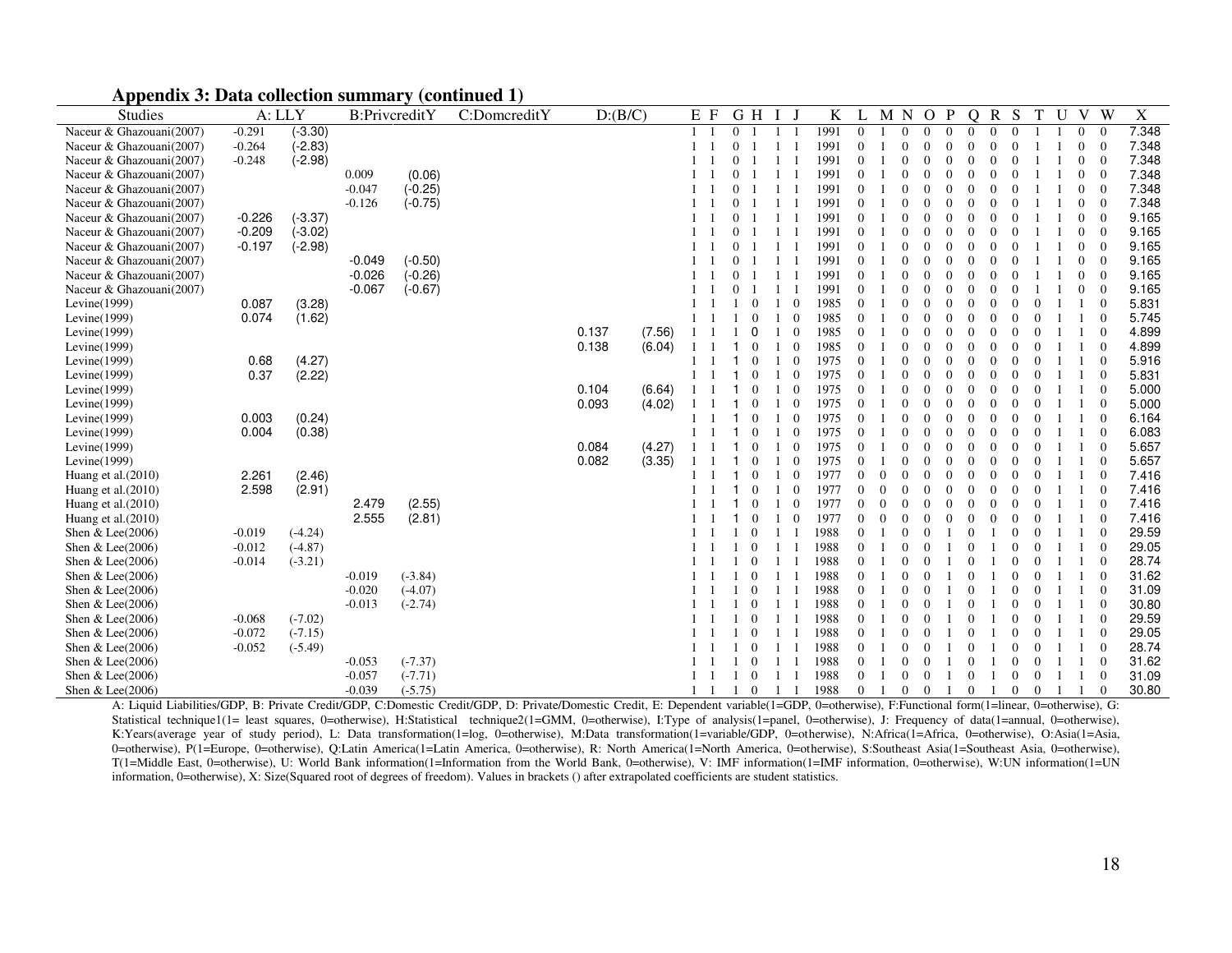| <b>Appendix 4: Data Collection Summary (continued 2)</b> |  |
|----------------------------------------------------------|--|
|----------------------------------------------------------|--|

| <b>Studies</b>         | A: LLY   |           |          | B:PrivcreditY | C:DomcreditY |           | D:(B/C) | E F |                                  | G                | H I                              |                  | K    |              | M N |                | $\Omega$ | P              | O              | $\mathbf R$    | S        | T              | U              |                | V W              | $\mathbf X$ |
|------------------------|----------|-----------|----------|---------------|--------------|-----------|---------|-----|----------------------------------|------------------|----------------------------------|------------------|------|--------------|-----|----------------|----------|----------------|----------------|----------------|----------|----------------|----------------|----------------|------------------|-------------|
| Hassan et al. (2011)   |          |           |          |               | 1.17         | (2.01)    |         |     |                                  |                  | $\overline{0}$<br>-1             | $\theta$         | 1994 | $\theta$     |     | $\Omega$       | $\Omega$ | $\Omega$       | $\Omega$       | $\Omega$       |          |                | $\Omega$       | $\overline{0}$ | $\overline{1}$   | 7.07        |
| Hassan et al. $(2011)$ |          |           |          |               | $-1.48$      | $(-1.52)$ |         |     |                                  |                  | $\boldsymbol{0}$<br>-1           | $\overline{0}$   | 1994 | $\Omega$     |     | $\Omega$       | $\theta$ |                |                |                |          |                | $\Omega$       | $\overline{0}$ | $\overline{1}$   | 6.55        |
| Hassan et al. $(2011)$ |          |           |          |               | 0.07         | (0.15)    |         |     |                                  | $\mathbf{0}$     |                                  | $\theta$         | 1994 | $\theta$     |     | $\Omega$       | $\theta$ |                |                | $\Omega$       |          |                | $\theta$       | $\mathbf{0}$   | -1               | 11.31       |
| Hassan et al. $(2011)$ |          |           |          |               | 1.53         | (2.42)    |         |     |                                  | $\boldsymbol{0}$ | -1                               | $\overline{0}$   | 1994 | $\theta$     |     | $\Omega$       | $\Omega$ | $\Omega$       | 0              |                |          |                | 0              | $\theta$       | $\overline{1}$   | 5.74        |
| Hassan et al. $(2011)$ |          |           |          |               | 0.74         | (2.24)    |         |     |                                  |                  | $\mathbf{0}$<br>-1               | $\theta$         | 1994 | $\Omega$     |     |                | $\Omega$ |                |                |                |          |                | $\Omega$       | $\overline{0}$ |                  | 5.19        |
| Hassan et al. $(2011)$ |          |           |          |               | 0.04         | (0.13)    |         |     |                                  |                  | $\mathbf{0}$<br>-1               | $\overline{0}$   | 1994 | $\theta$     |     | $\Omega$       |          |                |                |                |          |                | $\theta$       | $\overline{0}$ | -1               | 11.83       |
| Hassan et al. $(2011)$ |          |           |          |               | $-1.32$      | $(-3.66)$ |         |     |                                  | $\mathbf{0}$     |                                  | $\theta$         | 1994 | $\Omega$     |     |                |          |                |                |                |          |                | 0              | $\mathbf{0}$   |                  | 11.26       |
| Hassan et al. $(2011)$ |          |           |          |               | $-1.49$      | $(-1.30)$ |         |     |                                  | $\overline{0}$   | -1                               | $\overline{0}$   | 1994 | $\Omega$     |     | $\Omega$       |          |                |                |                |          |                | $\Omega$       | $\Omega$       | $\overline{1}$   | 7.74        |
| Hassan et al. $(2011)$ |          |           |          |               | $-0.42$      | $(-1.55)$ |         |     |                                  | $\mathbf{0}$     |                                  | $\boldsymbol{0}$ | 1994 | $\mathbf{0}$ |     |                |          |                |                |                |          |                | $\theta$       | $\theta$       |                  | 24.65       |
| Levine $(1999)$        |          |           | 0.13     | (5.19)        |              |           |         |     |                                  |                  | $\mathbf{0}$<br>-1               | $\Omega$         | 1985 | $\Omega$     |     | $\Omega$       | $\Omega$ |                |                |                |          |                |                |                | $\overline{0}$   | 5.91        |
| Levine $(1999)$        |          |           | 0.08     | (2.70)        |              |           |         |     |                                  | $\mathbf{0}$     | -1                               | $\theta$         | 1985 | $\Omega$     |     |                | $\Omega$ |                |                |                |          |                |                |                | $\theta$         | 5.83        |
| Levine $(1999)$        |          |           | 0.08     | (3.69)        |              |           |         |     |                                  | $\theta$         | -1                               | $\overline{0}$   | 1975 | $\theta$     |     | $\Omega$       | $\Omega$ |                |                |                |          |                |                |                | $\theta$         | 6.08        |
| Levine $(1999)$        |          |           | 0.04     | (2.54)        |              |           |         |     |                                  |                  | $\mathbf{0}$<br>-1               | $\overline{0}$   | 1975 | $\theta$     |     | $\Omega$       | $\theta$ | $\Omega$       |                | $\Omega$       |          | $\theta$       |                |                | $\theta$         | 6.00        |
| Levine $(1999)$        |          |           | 0.03     | (2.10)        |              |           |         |     |                                  |                  | $\mathbf{0}$<br>- 1              | $\Omega$         | 1975 | $\theta$     |     | $\theta$       | $\theta$ | $\Omega$       | 0              | $\Omega$       |          | $\theta$       |                |                | $\theta$         | 6.70        |
| Levine $(1999)$        |          |           | 0.03     | (2.19)        |              |           |         |     |                                  |                  | $\mathbf{0}$<br>-1               | $\overline{0}$   | 1975 | $\theta$     |     | $\Omega$       | $\theta$ |                |                |                |          |                |                |                | $\overline{0}$   | 6.63        |
| Shen & Lee $(2006)$    | $-0.028$ | $(-4.88)$ |          |               |              |           |         |     |                                  |                  | $\mathbf{0}$                     |                  | 1988 | $\theta$     |     | $\Omega$       | $\Omega$ |                |                |                |          |                |                |                | $\boldsymbol{0}$ | 29.59       |
| Shen & Lee $(2006)$    | $-0.033$ | $(-5.42)$ |          |               |              |           |         |     |                                  | $\overline{0}$   | - 1                              |                  | 1988 | $\theta$     |     | $\Omega$       |          |                |                |                |          | $\Omega$       |                |                | $\theta$         | 29.05       |
| Shen & Lee $(2006)$    | $-0.021$ | $(-4.1)$  |          |               |              |           |         |     |                                  |                  | $\overline{0}$                   |                  | 1988 | $\mathbf{0}$ |     |                | $\Omega$ |                |                |                |          | $\bf{0}$       |                |                | $\mathbf 0$      | 28.74       |
| Shen & Lee $(2006)$    |          |           | $-0.033$ | $(-5.54)$     |              |           |         |     |                                  |                  | $\mathbf{0}$<br>- 1              |                  | 1988 | $\theta$     |     |                |          |                |                |                |          |                |                |                | $\theta$         | 31.62       |
| Shen & Lee $(2006)$    |          |           | $-0.036$ | $(-5.93)$     |              |           |         |     |                                  |                  | $\mathbf{0}$                     |                  | 1988 | $\mathbf{0}$ |     |                |          |                |                |                |          |                |                |                | $\theta$         | 31.09       |
| Shen & Lee(2006)       |          |           | $-0.022$ | $(-4.29)$     |              |           |         |     |                                  |                  | $\mathbf{0}$<br>- 1              | $\overline{1}$   | 1988 | $\theta$     |     | $\theta$       | $\Omega$ |                |                |                |          | $\theta$       |                |                | $\theta$         | 30.80       |
| Liu & Hsu (2006)       | $-3.708$ | $(-1.60)$ |          |               |              |           |         |     |                                  |                  | $0\quad 0$                       |                  | 1991 | $\theta$     |     | $\theta$       |          |                |                |                |          |                | $\overline{0}$ |                | $\theta$         | 4.123       |
| Liu & Hsu $(2006)$     | $-0.985$ | $(-0.38)$ |          |               |              |           |         |     |                                  |                  | $0\quad 0$                       |                  | 1991 | $\theta$     |     | $\Omega$       |          |                |                |                |          |                | $\overline{0}$ |                | $\theta$         | 4.123       |
| Liu & Hsu $(2006)$     | 0.413    | (0.24)    |          |               |              |           |         |     |                                  |                  | $\overline{0}$<br>$\overline{0}$ |                  | 1991 | $\theta$     |     | $\Omega$       |          |                |                |                |          |                | $\theta$       |                | $\theta$         | 4.123       |
| Liu & Hsu (2006)       | $-1.223$ | $(-1.14)$ |          |               |              |           |         |     |                                  |                  | $\overline{0}$<br>$\overline{0}$ | $\overline{1}$   | 1991 | $\theta$     |     | $\Omega$       |          |                |                |                |          |                | $\Omega$       |                | $\theta$         | 4.123       |
| Liu & Hsu (2006)       | 18.58    | (5.43)    |          |               |              |           |         |     |                                  |                  | $\overline{0}$<br>$\overline{0}$ |                  | 1991 | $\Omega$     |     |                |          |                |                |                |          |                | $\Omega$       |                | $\Omega$         | 4.123       |
| Liu & Hsu (2006)       | 24.07    | (7.52)    |          |               |              |           |         |     |                                  |                  | $0\quad 0$                       |                  | 1991 | $\Omega$     |     | -0             |          |                |                |                |          |                | $\overline{0}$ |                | $\boldsymbol{0}$ | 4.123       |
| Liu & Hsu (2006)       |          |           | 0.071    | (0.045)       |              |           |         |     |                                  |                  | $\mathbf{0}$<br>$\overline{0}$   |                  | 1991 | $\theta$     |     |                |          |                |                |                |          |                | $\theta$       |                | $\theta$         | 4.123       |
| Liu & Hsu $(2006)$     |          |           | $-1.071$ | $(-0.64)$     |              |           |         |     |                                  |                  | $\mathbf{0}$<br>$\overline{0}$   | $\overline{1}$   | 1991 | $\theta$     |     | $\Omega$       |          |                |                |                |          |                | $\Omega$       |                | $\theta$         | 4.123       |
| Liu & Hsu $(2006)$     |          |           | $-15.35$ | $(-12.41)$    |              |           |         |     |                                  |                  | $\overline{0}$<br>$\overline{0}$ | -1               | 1991 | $\theta$     |     | $\theta$       |          | $\Omega$       |                |                |          | $\theta$       | $\theta$       |                | $\theta$         | 4.123       |
| Liu & Hsu (2006)       |          |           | $-9.126$ | $(-6.26)$     |              |           |         |     |                                  |                  | $0\quad 0$                       |                  | 1991 | $\theta$     |     | $\theta$       |          |                | 0              |                |          |                | $\overline{0}$ |                | $\theta$         | 4.123       |
| Liu & Hsu $(2006)$     |          |           | $-33.41$ | $(-8.59)$     |              |           |         |     |                                  |                  | $\overline{0}$<br>$\overline{0}$ |                  | 1991 | $\Omega$     |     |                |          |                |                |                |          |                | $\Omega$       |                | $\theta$         | 4.123       |
| Liu & Hsu (2006)       |          |           | $-35.83$ | $(-11.33)$    |              |           |         |     |                                  |                  | $\mathbf{0}$<br>$\overline{0}$   | $\overline{1}$   | 1991 | $\theta$     |     | $\Omega$       |          |                |                |                |          |                | 0              |                | $\boldsymbol{0}$ | 4.123       |
| Jalil et al. $(2010)$  | 0.965    | (2.314)   |          |               |              |           |         |     | $\mathbf{0}$                     |                  | $0\quad 0$                       |                  | 1986 | $\Omega$     |     |                |          |                |                |                |          |                |                |                | $\theta$         | 6.245       |
| Jalil et al. $(2010)$  | 2.589    | (3.572)   |          |               |              |           |         |     | $\Omega$                         |                  | $0\quad 0$                       |                  | 1986 | $\Omega$     |     |                |          |                |                |                |          |                |                |                | $\theta$         | 6.164       |
| Jalil et al. $(2010)$  |          |           | 0.587    | (3.654)       |              |           |         |     | $\overline{0}$                   |                  | $0\quad 0$                       |                  | 1986 | $\theta$     |     |                |          |                |                |                |          |                |                |                | $\theta$         | 6.245       |
| Jalil et al. (2010)    |          |           | 0.234    | (6.585)       |              |           |         |     | $\Omega$                         |                  | $0\quad 0$                       |                  | 1986 | $\theta$     |     |                |          |                |                |                |          |                |                |                | $\theta$         | 6.164       |
| Barajas et al. (2010)  |          |           | 0.007    | (2.512)       |              |           |         |     |                                  | $\overline{0}$   |                                  | $1\quad1\quad0$  | 1990 | $\theta$     |     | $\Omega$       | $\Omega$ | $\Omega$       |                | $\Omega$       |          | $\Omega$       |                |                | $\theta$         | 9.899       |
| Barajas et al. (2010)  |          |           | 0.006    | (2.125)       |              |           |         |     | $\theta$                         |                  | 1                                | $\overline{0}$   | 1990 | $\mathbf{0}$ |     | $\Omega$       | $\theta$ | $\Omega$       |                |                | $\Omega$ | $\theta$       |                |                | $\theta$         | 9.592       |
| Barajas et al. (2010)  |          |           | 0.017    | (4.181)       |              |           |         |     | $\mathbf{0}$                     |                  | 1 1                              | $\overline{0}$   | 1990 | $\theta$     |     | $\overline{0}$ | $\theta$ | $\Omega$       | $\Omega$       | $\theta$       | $\Omega$ | $\theta$       |                |                | $\mathbf{0}$     | 25.37       |
| Barajas et al.(2010)   |          |           | 0.010    | (2.148)       |              |           |         |     | $\overline{0}$<br>$\overline{1}$ |                  | $\mathbf{1}$                     | $\overline{0}$   | 1990 | $\theta$     |     | $\Omega$       | $\theta$ | $\overline{0}$ | $\overline{0}$ | $\overline{0}$ | $\theta$ | $\overline{0}$ | $\overline{1}$ |                | $\overline{0}$   | 24.18       |

A: Liquid Liabilities/GDP, B: Private Credit/GDP, C:Domestic Credit/GDP, D: Private/Domestic Credit, E: Dependent variable(1=GDP, 0=otherwise), F:Functional form(1=linear, 0=otherwise), G: Statistical technique1(1= least squares, 0=otherwise), H:Statistical technique2(1=GMM, 0=otherwise), I:Type of analysis(1=panel, 0=otherwise), J: Frequency of data(1=annual, 0=otherwise), K:Years(average year of study period), L: Data transformation(1=log, 0=otherwise), M:Data transformation(1=variable/GDP, 0=otherwise), N:Africa(1=Africa, 0=otherwise), O:Asia(1=Asia, 0=otherwise), P(1=Europe, 0=otherwise), Q:Latin America(1=Latin America, 0=otherwise), R: North America(1=North America, 0=otherwise), S:Southeast Asia(1=Southeast Asia, 0=otherwise), T(1=Middle East, 0=otherwise), U: World Bank information(1=Information from the World Bank, 0=otherwise), V: IMF information(1=IMF information, 0=otherwise), W:UN information(1=UN information, 0=otherwise), X: Size(Squared root of degrees of freedom). Values in brackets () after extrapolated coefficients are student statistics.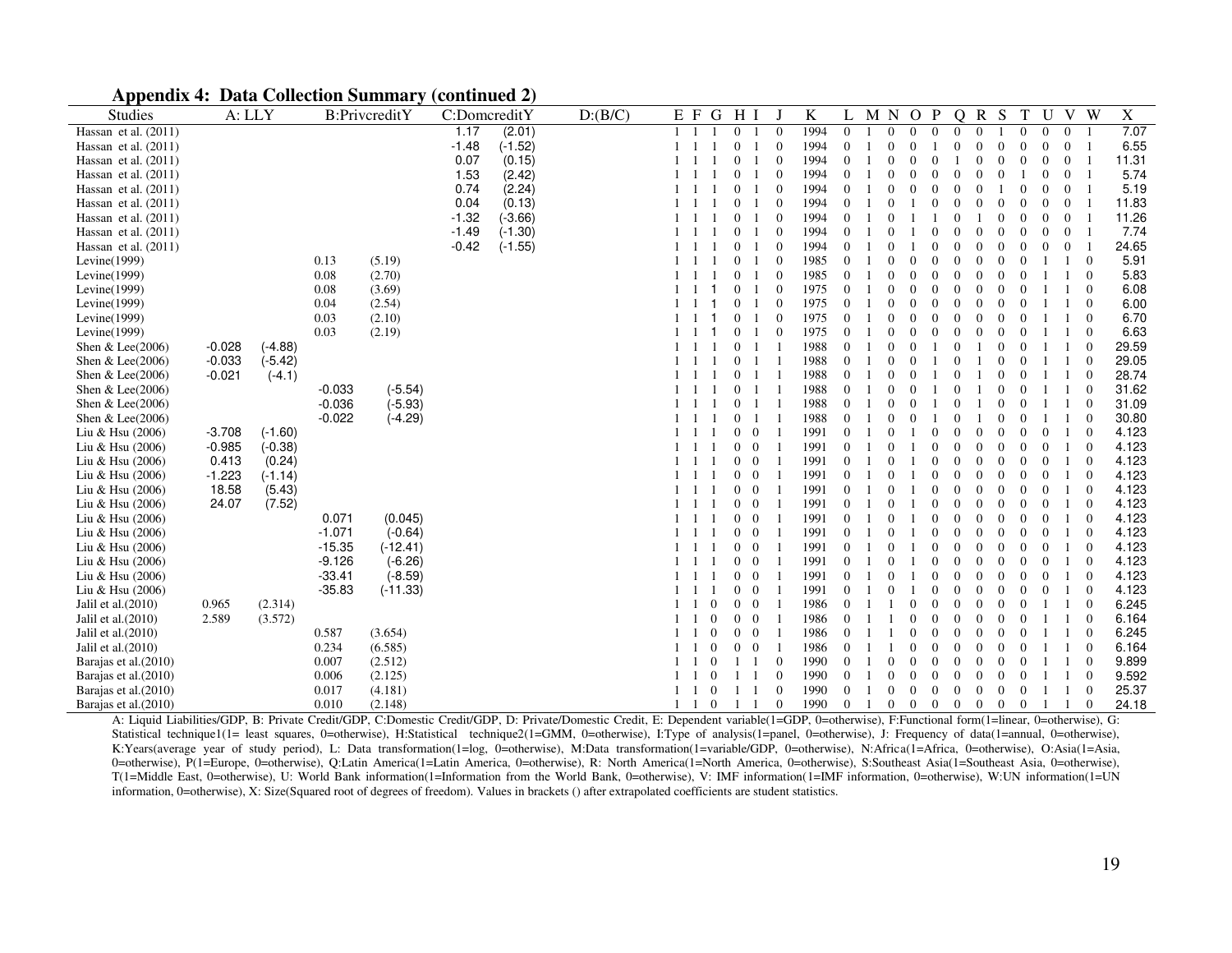|  |  |  |  | <b>Appendix 5: Data Collection Summary (continued 3)</b> |  |  |  |
|--|--|--|--|----------------------------------------------------------|--|--|--|
|--|--|--|--|----------------------------------------------------------|--|--|--|

| <b>Studies</b>            |          | A: LLY    | B:PrivcreditY |           | C:DomcreditY | D: (B/C) | Ε        | $\mathbf F$<br>G | H <sub>1</sub> |                  | K    |                | M N |          | $\Omega$<br>P                    | $\Omega$ | R            | S              |                |          | V              | W              | X     |
|---------------------------|----------|-----------|---------------|-----------|--------------|----------|----------|------------------|----------------|------------------|------|----------------|-----|----------|----------------------------------|----------|--------------|----------------|----------------|----------|----------------|----------------|-------|
| Claessens & Laeven(2002)  |          |           | $-0.021$      | $(-1.30)$ |              |          | $\Omega$ |                  | $\Omega$       |                  | 1985 | $\Omega$       |     |          | $\Omega$<br>$\Omega$             | $\Omega$ | $\Omega$     | $\Omega$       | $\theta$       | $\Omega$ | $\Omega$       |                | 35.17 |
| Claessens & Laeven(2002)  |          |           | 0.049         | (3.23)    |              |          | $\Omega$ |                  |                |                  | 1985 |                |     |          |                                  |          |              |                | $\Omega$       | $\Omega$ | $\Omega$       |                | 28.63 |
| Goaied & Sassi $(2010)$   | $-4.552$ | $(-1.54)$ |               |           |              |          |          |                  |                |                  | 1984 |                |     |          |                                  |          |              |                |                |          |                | $\Omega$       | 19.07 |
| Goaied & Sassi $(2010)$   | $-2.342$ | $(-0.72)$ |               |           |              |          |          |                  |                |                  | 1984 |                |     |          |                                  |          |              |                |                |          |                | $\Omega$       | 19.07 |
| Goaied & Sassi(2010)      |          |           | $-5.116$      | $(-3.35)$ |              |          |          |                  |                |                  | 1984 |                |     |          |                                  |          |              |                |                |          |                | $\Omega$       | 19.07 |
| Goaied & Sassi $(2010)$   |          |           | $-4.865$      | $(-6.62)$ |              |          |          | $\Omega$         |                |                  | 1984 |                |     |          |                                  |          |              |                |                |          |                | $\theta$       | 19.07 |
| Goaied & Sassi $(2010)$   | $-0.557$ | $(-0.32)$ |               |           |              |          |          | $\Omega$         |                | $\Omega$         | 1984 |                |     |          |                                  |          |              |                |                |          |                | $\Omega$       | 8.185 |
| Goaied & Sassi $(2010)$   | $-0.101$ | $(-0.12)$ |               |           |              |          |          |                  |                | $\overline{0}$   | 1984 |                |     |          |                                  |          |              |                |                |          |                | $\Omega$       | 8.185 |
| Goaied & Sassi $(2010)$   |          |           | $-3.371$      | $(-2.03)$ |              |          |          |                  |                | $\theta$         | 1984 |                |     |          |                                  |          |              |                |                |          |                | $\overline{0}$ | 8.185 |
| Goaied & Sassi $(2010)$   |          |           | $-3.006$      | $(-3.29)$ |              |          |          |                  |                | $\theta$         | 1984 |                |     |          |                                  |          |              |                |                |          |                | $\Omega$       | 8.185 |
| Goaied & Sassi $(2010)$   | $-9.414$ | $(-3.06)$ |               |           |              |          |          |                  |                |                  | 1984 |                |     |          |                                  |          |              |                |                |          |                | $\Omega$       | 13.19 |
| Goaied $\&$ Sassi(2010)   | $-8.564$ | $(-1)$    |               |           |              |          |          |                  |                |                  | 1984 |                |     |          |                                  |          |              |                |                |          |                | $\Omega$       | 13.19 |
| Goaied & Sassi $(2010)$   |          |           | $-5.299$      | $(-2.9)$  |              |          |          |                  |                |                  | 1984 |                |     |          |                                  |          |              |                |                |          |                | $\Omega$       | 13.19 |
| Goaied & Sassi $(2010)$   |          |           | $-15.70$      | $(-0.47)$ |              |          |          |                  |                |                  | 1984 |                |     |          |                                  |          |              |                |                |          |                | $\Omega$       | 13.19 |
| Goaied & Sassi(2010)      | 2.834    | (0.96)    |               |           |              |          |          |                  |                |                  | 1984 |                |     |          |                                  |          |              |                |                |          |                | $\Omega$       | 13.49 |
| Goaied & Sassi $(2010)$   | 5.522    | (0.3)     |               |           |              |          |          | $\Omega$         |                |                  | 1984 |                |     |          |                                  | 0        | 0            | $\Omega$       |                |          |                | $\Omega$       | 13.49 |
| Goaied & Sassi $(2010)$   |          |           | 1.795         | (0.7)     |              |          |          | $\overline{0}$   |                |                  | 1984 |                |     |          |                                  |          | 0            |                |                |          |                | $\Omega$       | 13.49 |
| Goaied & Sassi $(2010)$   |          |           | 28.158        | (1.9)     |              |          |          |                  |                |                  | 1984 |                |     |          |                                  |          |              |                |                |          |                | $\Omega$       | 13.49 |
| Estrada et al.(2010)      | 2.792    | (3.736)   |               |           |              |          |          |                  |                | $\boldsymbol{0}$ | 1997 |                |     |          |                                  |          |              |                | $\Omega$       |          | $\Omega$       | $\theta$       | 19.41 |
| Estrada et al.(2010)      | 2.554    | (2.017)   |               |           |              |          |          |                  |                | $\Omega$         | 1997 |                |     |          |                                  |          |              | $\Omega$       | $\Omega$       |          | $\overline{0}$ | $\overline{0}$ | 19.39 |
| Estrada et al.(2010)      | 2.036    | (2.425)   |               |           |              |          |          |                  | $\Omega$       | $\Omega$         | 1997 |                |     |          |                                  |          |              |                |                |          | $\Omega$       | $\Omega$       | 19.39 |
| Estrada et al. (2010)     | 2.756    | (3.694)   |               |           |              |          |          |                  |                | $\mathbf{0}$     | 1997 |                |     |          |                                  |          |              |                |                |          | $\overline{0}$ | $\Omega$       | 19.39 |
| Estrada et al. (2010)     |          |           | 1.772         | (3.06)    |              |          |          |                  |                | $\theta$         | 1997 |                |     |          |                                  |          |              |                |                |          | $\theta$       | $\overline{0}$ | 19.41 |
| Estrada et al.(2010)      |          |           | 1.299         | (1.71)    |              |          |          |                  |                | $\mathbf{0}$     | 1997 |                |     |          |                                  |          |              |                |                |          | $\Omega$       | $\Omega$       | 19.39 |
| Estrada et al. (2010)     |          |           | 1.586         | (2.39)    |              |          |          |                  |                | $\Omega$         | 1997 |                |     |          |                                  |          |              |                | $\Omega$       |          | $\theta$       | $\overline{0}$ | 19.39 |
| Estrada et al. (2010)     |          |           | 1.812         | (3.14)    |              |          |          |                  | $\Omega$       | $\Omega$         | 1997 |                |     |          |                                  |          |              | $\Omega$       | $\theta$       |          | $\Omega$       | $\Omega$       | 19.39 |
| Gondo (2009)              | $-0.194$ | $(-1.70)$ |               |           |              |          |          |                  | $\theta$       | $\overline{0}$   | 1985 |                |     |          |                                  |          |              | $\Omega$       | $\theta$       |          | $\overline{0}$ | $\Omega$       | 4.899 |
| Gondo (2009)              | $-0.409$ | $(-1.96)$ |               |           |              |          |          |                  | $\overline{0}$ | $\overline{0}$   | 1985 |                |     |          |                                  |          |              |                |                |          | $\overline{0}$ | $\Omega$       | 4.899 |
| Gregorio & Guidott (1995) |          |           | 0.018         | (2.3)     |              |          |          |                  |                | $\theta$         | 1972 |                |     |          |                                  |          |              |                |                |          |                | $\Omega$       | 9.274 |
| Gregorio & Guidott (1995) |          |           | 0.024         | (3.58)    |              |          |          |                  |                | $\Omega$         | 1972 |                |     |          |                                  |          | 0            | $\Omega$       |                |          |                | $\Omega$       | 9.274 |
| Gregorio & Guidott (1995) |          |           | 0.015         | (1.74)    |              |          |          |                  | $\Omega$       | $\theta$         | 1972 |                |     |          |                                  |          |              |                |                |          |                | $\Omega$       | 7.937 |
| Gregorio & Guidott (1995) |          |           | 0.01          | (1.71)    |              |          |          |                  | $\theta$       | $\mathbf{0}$     | 1977 |                |     |          |                                  |          |              |                | $\Omega$       |          |                | $\Omega$       | 9.274 |
| Gregorio & Guidott (1995) |          |           | 0.044         | (2.16)    |              |          |          |                  |                | $\theta$         | 1972 |                |     |          |                                  |          |              |                |                |          |                | $\Omega$       | 4.796 |
| Gregorio & Guidott (1995) |          |           | 0.054         | (2.77)    |              |          |          |                  |                | $\mathbf{0}$     | 1972 |                |     |          |                                  |          |              |                |                |          |                | $\Omega$       | 4.796 |
| Gregorio & Guidott (1995) |          |           | 0.048         | (2.39)    |              |          |          |                  |                | $\mathbf{0}$     | 1977 |                |     |          |                                  |          |              | 0              |                |          |                | $\Omega$       | 4.796 |
| Gregorio & Guidott (1995) |          |           | 0.135         | (3.62)    |              |          |          |                  | $\Omega$       | $\theta$         | 1972 |                |     |          |                                  |          | $\Omega$     | $\Omega$       | $\Omega$       |          |                | $\Omega$       | 4.796 |
| Gregorio & Guidott (1995) |          |           | $-0.092$      | $(-3.2)$  |              |          |          |                  | $\overline{0}$ | $\theta$         | 1967 |                |     |          |                                  |          |              | $\Omega$       | $\Omega$       |          |                | $\overline{0}$ | 7.416 |
| Gregorio & Guidott (1995) |          |           | $-0.104$      | $(-3.83)$ |              |          |          |                  |                | $\Omega$         | 1967 |                |     |          |                                  |          | 0            | $\Omega$       | $\Omega$       |          |                | $\Omega$       | 7.416 |
| Gregorio & Guidott (1995) |          |           | $-0.041$      | $(-0.72)$ |              |          |          |                  | $\overline{0}$ | $\theta$         | 1962 | $\overline{0}$ |     |          |                                  |          | $\Omega$     |                | $\theta$       |          |                | $\Omega$       | 7.416 |
| Gregorio & Guidott (1995) |          |           | $-0.027$      | $(-0.52)$ |              |          |          |                  | $\overline{0}$ | $\theta$         | 1962 | $\overline{0}$ |     | $\theta$ | $\overline{0}$<br>$\overline{0}$ |          | $\mathbf{0}$ | $\overline{0}$ | $\overline{0}$ |          |                | $\overline{0}$ | 7.416 |

A: Liquid Liabilities/GDP, B: Private Credit/GDP, C:Domestic Credit/GDP, D: Private/Domestic Credit, E: Dependent variable(1=GDP, 0=otherwise), F:Functional form(1=linear, 0=otherwise), G: Statistical technique1(1= least squares, 0=otherwise), H:Statistical technique2(1=GMM, 0=otherwise), I:Type of analysis(1=panel, 0=otherwise), J: Frequency of data(1=annual, 0=otherwise), K:Years(average year of study period), L: Data transformation(1=log, 0=otherwise), M:Data transformation(1=variable/GDP, 0=otherwise), N:Africa(1=Africa, 0=otherwise), O:Asia(1=Asia, 0=otherwise), P(1=Europe, 0=otherwise), Q:Latin America(1=Latin America, 0=otherwise), R: North America(1=North America, 0=otherwise), S:Southeast Asia(1=Southeast Asia, 0=otherwise), T(1=Middle East, 0=otherwise), U: World Bank information(1=Information from the World Bank, 0=otherwise), V: IMF information(1=IMF information, 0=otherwise), W:UN information(1=UN information, 0=otherwise), X: Size(Squared root of degrees of freedom). Values in brackets () after extrapolated coefficients are student statistics.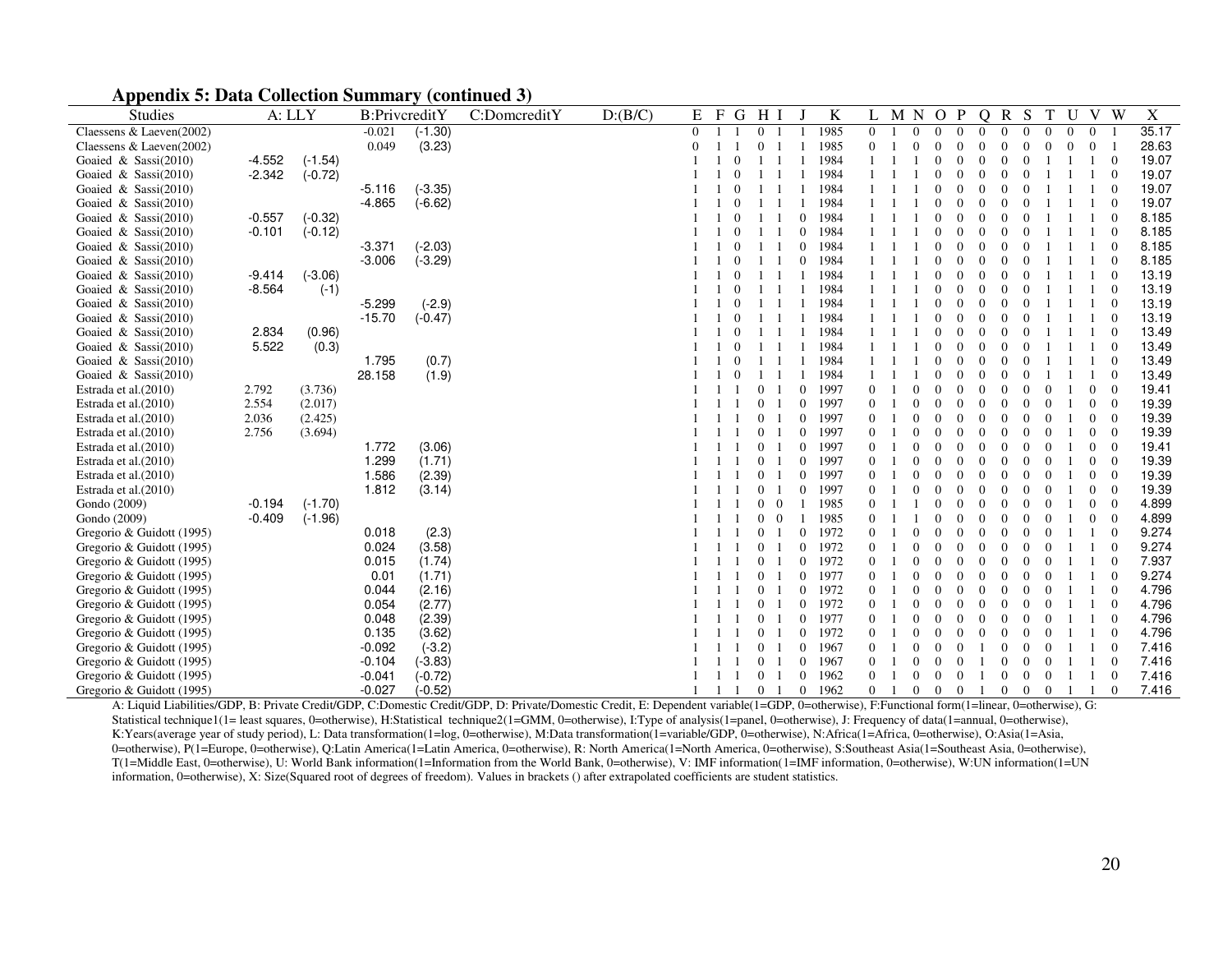|  |  |  |  | <b>Appendix 6: Data Collection Summary (continued 4)</b> |  |  |  |
|--|--|--|--|----------------------------------------------------------|--|--|--|
|--|--|--|--|----------------------------------------------------------|--|--|--|

| <b>Studies</b>        | A: LLY |        | B:PrivcreditY |          | C:DomcreditY | D:(B/C) | E F | G<br>H   |          |          | K    |          | M | $\mathbf N$ | $\Omega$ | P        | Ω        | R        | S        | т        |          | V        | W        | X     |
|-----------------------|--------|--------|---------------|----------|--------------|---------|-----|----------|----------|----------|------|----------|---|-------------|----------|----------|----------|----------|----------|----------|----------|----------|----------|-------|
| laLeitao(2010)        |        |        | 0.342         | (2.96)   |              |         |     | $\Omega$ |          |          | 1993 |          |   | $\Omega$    | $\Omega$ | $\Omega$ | $\Omega$ | $\Omega$ | $\Omega$ | $\Omega$ |          |          |          | 22.06 |
| Leitao $(2010)$       |        |        | 0.146         | (9.19)   |              |         |     |          |          |          | 1993 |          |   |             |          | $\Omega$ |          |          |          |          |          |          |          | 21.21 |
| Favara(2003)          | 0.612  | (4.74) |               |          |              |         |     |          |          |          | 1979 |          |   |             |          | $\Omega$ |          |          |          |          |          |          |          | 8.775 |
| Favara(2003)          | 0.407  | (2.71) |               |          |              |         |     |          | $\Omega$ |          | 1979 |          |   |             |          | $\Omega$ |          |          |          |          |          |          |          | 8.718 |
| Favara(2003)          | 0.331  | (2.27) |               |          |              |         |     | $\Omega$ | $\Omega$ |          | 1979 |          |   |             |          | $\Omega$ |          |          |          |          | $\Omega$ |          |          | 8.660 |
| Favara(2003)          | 0.301  | (1.95) |               |          |              |         |     |          | $\theta$ | $\Omega$ | 1979 |          |   |             |          | $\Omega$ |          |          |          |          |          |          |          | 8.602 |
| Favara(2003)          |        |        | 0.389         | (3.83)   |              |         |     |          |          | $\Omega$ | 1979 |          |   |             |          | $\Omega$ |          |          |          |          |          |          |          | 8.775 |
| Favara(2003)          |        |        | 0.244         | (1.82)   |              |         |     |          | $\Omega$ |          | 1979 |          |   |             |          | $\Omega$ |          |          |          |          |          |          |          | 8.718 |
| Favara(2003)          |        |        | 0.215         | (2.54)   |              |         |     |          |          |          | 1979 |          |   |             |          |          |          |          |          |          |          |          |          | 8.660 |
| Favara(2003)          |        |        | 0.198         | (2.09)   |              |         |     |          |          |          | 1979 |          |   |             |          |          |          |          |          |          |          |          |          | 8.602 |
| Favara(2003)          | 0.709  | (7.05) |               |          |              |         |     |          |          |          | 1979 |          |   |             |          |          |          |          |          |          |          |          |          | 7.810 |
| Favara(2003)          | 0.257  | (2.22) |               |          |              |         |     |          | $\Omega$ |          | 1979 |          |   |             |          | $\Omega$ |          |          |          |          |          |          |          | 7.746 |
| Favara(2003)          | 0.427  | (5.28) |               |          |              |         |     |          | $\Omega$ | 0        | 1979 |          |   |             |          | $\Omega$ |          |          |          |          |          |          |          | 7.681 |
| Favara(2003)          | 0.582  | (6.56) |               |          |              |         |     | $\Omega$ | $\Omega$ | $\Omega$ | 1979 |          |   |             | 0        | $\Omega$ |          |          |          |          | $\Omega$ |          |          | 7.280 |
| Favara(2003)          |        |        | 0.545         | (6.9)    |              |         |     |          | $\Omega$ | $\Omega$ | 1979 |          |   |             |          | $\Omega$ |          |          |          |          | $\Omega$ |          |          | 8.185 |
| Favara(2003)          |        |        | 0.187         | (2.23)   |              |         |     |          | $\theta$ | $\Omega$ | 1979 |          |   |             | 0        | $\Omega$ |          |          |          |          | 0        |          |          | 7.483 |
| Favara(2003)          |        |        | 0.311         | (5.91)   |              |         |     |          | $\Omega$ |          | 1979 |          |   |             |          | $\Omega$ |          |          |          |          |          |          |          | 7.280 |
| Favara(2003)          |        |        | 0.113         | (1.92)   |              |         |     |          |          |          | 1979 |          |   |             |          | $\Omega$ |          |          |          |          |          |          |          | 7.681 |
| Favara(2003)          | 0.072  | (10.9) |               |          |              |         |     |          |          |          | 1979 |          |   |             |          | $\Omega$ |          |          |          |          |          |          |          | 22.84 |
| Favara(2003)          | 0.074  | (2)    |               |          |              |         |     |          |          |          | 1979 |          |   |             |          |          |          |          |          |          |          |          |          | 22.84 |
| Favara(2003)          | 0.06   | (7.25) |               |          |              |         |     |          |          |          | 1979 |          |   |             |          | $\Omega$ |          |          |          |          |          |          |          | 22.82 |
| Favara(2003)          | 0.048  | (0.91) |               |          |              |         |     |          |          |          | 1979 |          |   |             |          | $\Omega$ |          |          |          |          |          |          |          | 22.82 |
| Favara(2003)          |        |        | 0.024         | (7.32)   |              |         |     |          |          |          | 1979 |          |   |             |          | $\Omega$ |          |          |          |          | $\Omega$ |          |          | 22.84 |
| Favara(2003)          |        |        | 0.021         | (0.83)   |              |         |     |          |          |          | 1979 |          |   |             |          | $\Omega$ |          |          |          |          | $\Omega$ |          |          | 22.84 |
| Favara(2003)          |        |        | 0.009         | (4.18)   |              |         |     |          |          |          | 1979 |          |   |             |          | $\Omega$ |          |          |          |          | $\Omega$ |          |          | 22.82 |
| Favara(2003)          |        |        | 0.006         | (0.29)   |              |         |     |          |          |          | 1979 |          |   |             |          | $\Omega$ |          |          |          |          |          |          |          | 22.82 |
| Kemal et al. (2008)   | 0.0017 | (0.25) |               |          |              |         |     |          |          |          | 1987 | $\Omega$ |   |             |          |          |          |          |          |          |          |          |          | 21.58 |
| Kemal et al. (2008)   | 0.0971 | (1.25) |               |          |              |         |     |          |          |          | 1987 | 0        |   |             |          |          |          |          |          |          |          |          |          | 21.56 |
| Kemal et al. (2008)   |        |        | $-0.012$      | $(-2.8)$ |              |         |     |          |          |          | 1987 | 0        |   |             |          |          |          |          |          |          |          |          |          | 21.58 |
| Kemal et al.(2008)    |        |        | $-0.010$      | $(-1.5)$ |              |         |     |          |          |          | 1987 | 0        |   |             |          |          |          |          |          |          |          |          |          | 21.56 |
| Barajas et al. (2010) |        |        | 0.018         | (4.266)  |              |         |     |          |          |          | 1990 |          |   |             |          | $\Omega$ |          |          |          |          |          |          |          | 11.53 |
| Barajas et al. (2010) |        |        | 0.014         | (2.697)  |              |         |     |          |          |          | 1990 |          |   |             |          |          |          |          |          |          |          |          |          | 11.40 |
| Gondo (2009)          |        |        | 0.086         | (3.18)   |              |         |     |          | $\theta$ |          | 1985 |          |   |             |          | $\Omega$ |          | 0        |          |          |          |          |          | 4.899 |
| Gondo (2009)          |        |        | 0.089         | (3.06)   |              |         |     | $\Omega$ | $\Omega$ |          | 1985 | $\Omega$ |   |             | $\Omega$ | $\Omega$ | $\Omega$ | $\Omega$ | $\Omega$ | $\Omega$ |          | $\Omega$ | $\Omega$ | 4.899 |

A: Liquid Liabilities/GDP, B: Private Credit/GDP, C:Domestic Credit/GDP, D: Private/Domestic Credit, E: Dependent variable(1=GDP, 0=otherwise), F:Functional form(1=linear, 0=otherwise), G: Statistical technique1(1= least squares, 0=otherwise), H:Statistical technique2(1=GMM, 0=otherwise), I:Type of analysis(1=panel, 0=otherwise), J: Frequency of data(1=annual, 0=otherwise), K:Years(average year of study period), L: Data transformation(1=log, 0=otherwise), M:Data transformation(1=variable/GDP, 0=otherwise), N:Africa(1=Africa, 0=otherwise), O:Asia(1=Asia, 0=otherwise), P(1=Europe, 0=otherwise), Q:Latin America(1=Latin America, 0=otherwise), R: North America(1=North America, 0=otherwise), S:Southeast Asia(1=Southeast Asia, 0=otherwise), T(1=Middle East, 0=otherwise), U: World Bank information(1=Information from the World Bank, 0=otherwise), V: IMF information(1=IMF information, 0=otherwise), W:UN information(1=UN information, 0=otherwise), X: Size(Squared root of degrees of freedom). Values in brackets () after extrapolated coefficients are student statistics.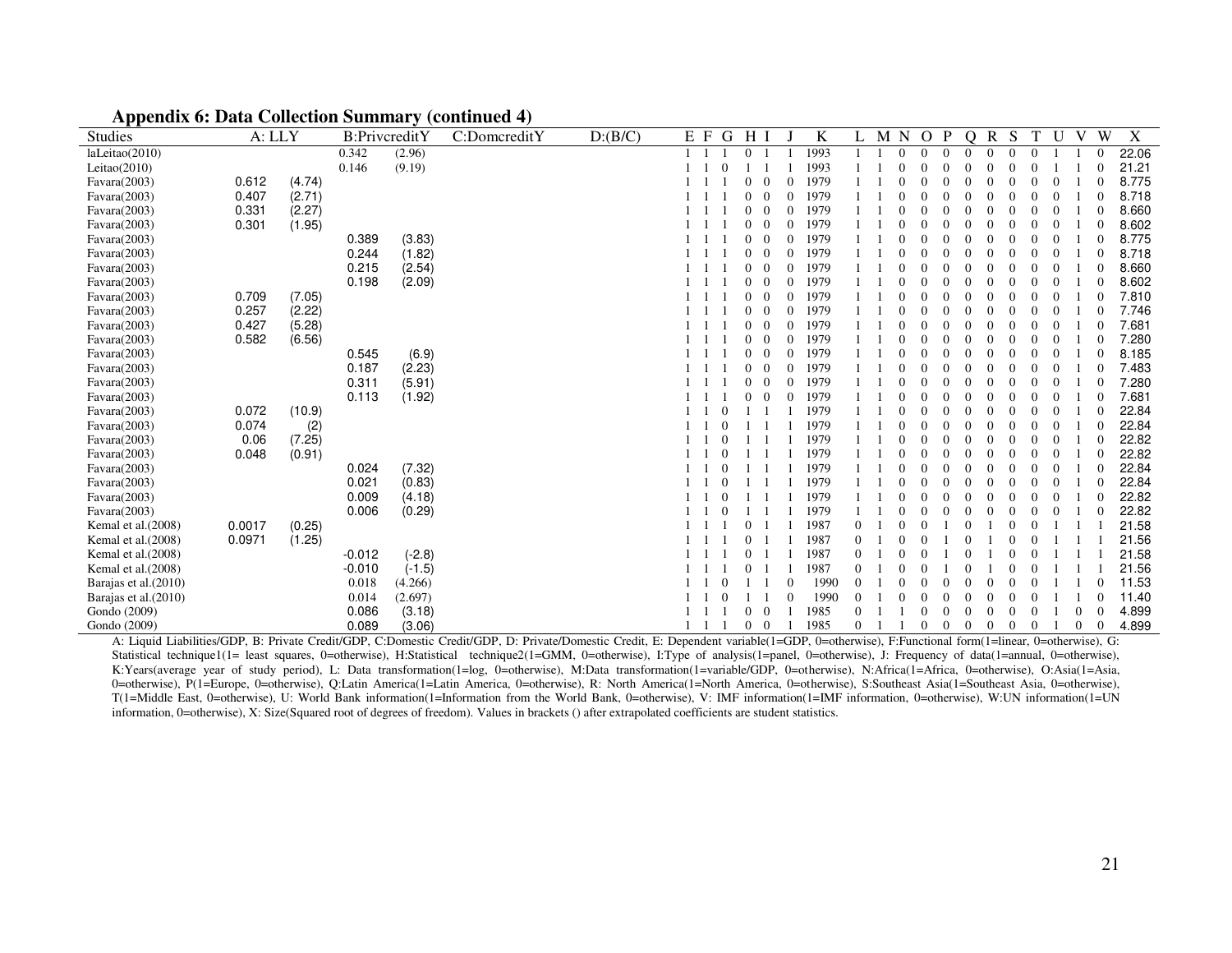## **References**

Andersen, T., & Tarp, F., (2003). "Financial Liberalization, Financial Development and Economic growth in LDCs". *Journal of International Development,* 15:189-209.

Asongu, S. A., (2013a). "A Short-run Schumpeterian Trip to Embryonic African Monetary Zones", African Governance and Development Institute Working Paper.

Asongu, S. A., (2013b). "The 'Knowledge Economy'-finance nexus: how do IPRs matter in SSA and MENA countries?", *Economics Bulletin*, 33(1), pp. 78-94.

Asongu, S. A., (2013c). "How do financial reforms affect inequality through financial sector competition? Evidence from Africa", *Economics Bulletin*, 33(1), pp. 401-414.

Barajas, A., Chami, R., & Yousefi, S. R., (2010). The Finance and Growth Nexus Re-examined: Are There Cross-Region Differences? *IMF Working Paper*.

Beck, T., Levine, R., & Loayza, N., (2000). "Finance and The Sources of Growth". *Journal of Financial Economics*, 58(1-2): 261-300.

Buckle, R. A., (2009). "Asia-Pacific growth before and after the global financial crisis". *Policy Quarterly*, 5(4): 36-45.

Card, D., & Krueger, A., (1995). "Time series minimum wave studies: a meta-analysis". *American Economic Review*, 85(2): 238-243.

Christopoulos, D. K., & Tsionas, E. G., (2004). "Financial development and economic growth:evidence from panel unit root and cointegration tests". *Journal of Development Economics*. 73: 55-74.

Claessens, S., & Laeven, L., (2002). "Financial Development, Property Rights and Growth". *World Bank Policy Research Working Paper* 2924

Corporal, M. G., Rault, C., Sova, R., & Sova. A. (\_\_\_\_\_\_\_). Financial depth and Economic growth in new E.U members. <http://www.wbiconpro.com/234-Rault.pdf>

Demirgüc-Kunt, A., & Detragiache, E., (1998). "Financial Liberalizaion and Financial Fragility", *IMF Working Paper* 98/83.

Doucouliagos, H., (2005). "Publication Bias in Economic Freedom and Economic Growth", *Journal of Economic Surveys*, 19 (3): 367-387.

Doucouliagos, H., & Standley, T. D., (2012). *Meta-Regression Analysis in Economics and Business*, Routledge: New York.

Doucouliagos, H., Haman, J., & Standley, T. D., (2012). "Pay for Performance and Corporate Governance Reform", *Industrial Relations*, 51: 670-702.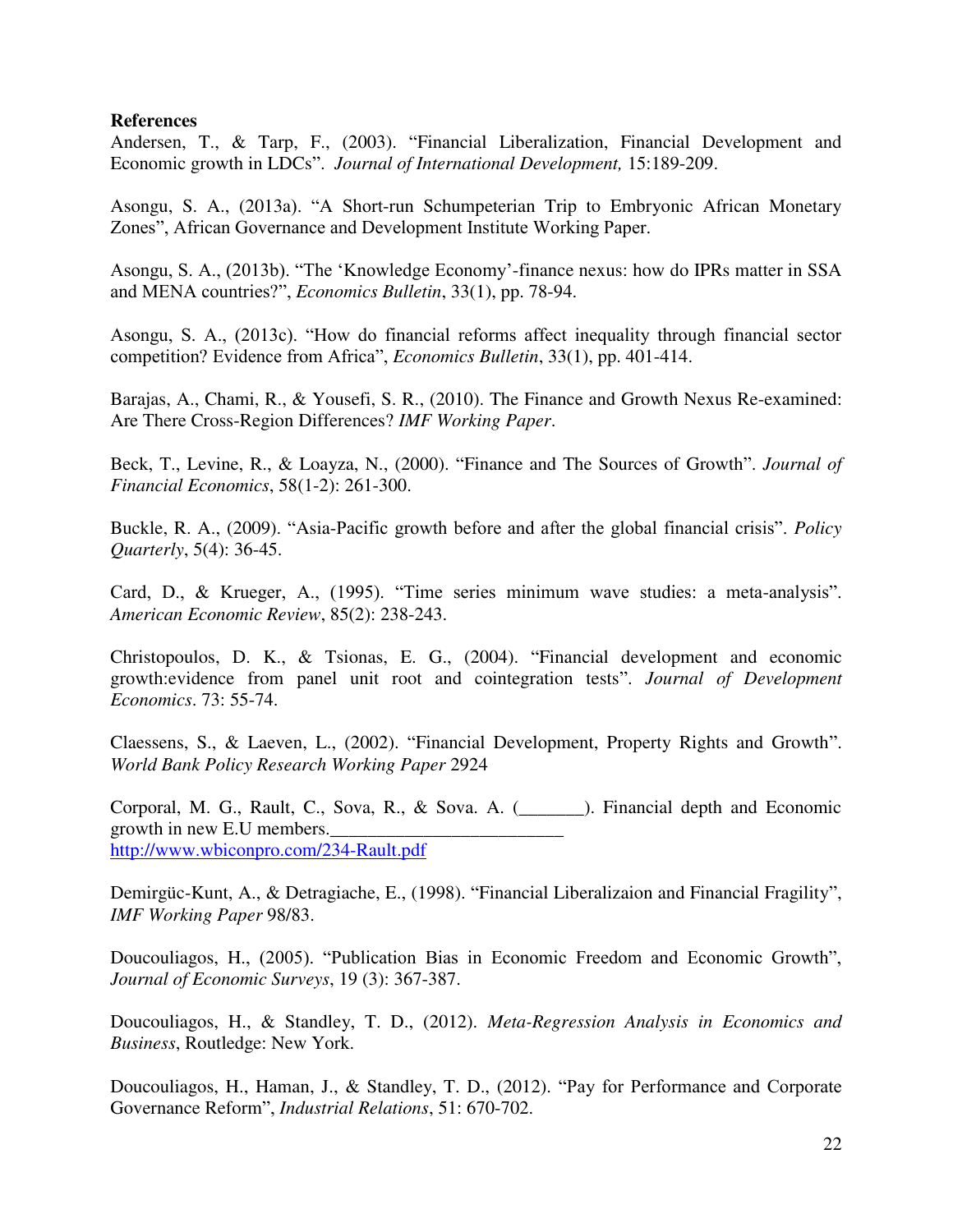Egger, M., G., Davey, S. G., Schneider, M., & Minder, C., (1997). "Bias in Meta-analysis Detected by a Simple Graphical Test", *British Medical Journal*, 315: 629-634.

Eggoh, C. J., (2008). "Financial Development, Financial Instability and Growth: A reappraisal", Law, Economics and Management Faculty, University of Orleans.

Estrada, G., Park, Donghyun., & Ramayandi, A., (2010). "Financial Development and Economic Growth in Developing Asia". *Asian Development Bank Economics Working Paper Series* No. 233.

Favara, G., (2003). "An Empirical Reassessment of the Relationship between Finance and Growth". *International Monetary Fund Working Paper* 03/123.

Florax, R. J. G. M., Travisi, C. M., Nijkamp, P., (2003). "A meta-analysis of the willingness to pay for reductions in pesticide risk exposure". *European Review of Agricultural Economics*, 32: 441-467.

Goaied, M., & Sassi, S., (2010). "Financial Development and Economic Growth in the MENA Region: What about Islamic Banking Development". Institut des Hautes Etudes Commerciales, Carthage.

Gondo, J., (2009). "April. Financial Development and Economic Growth: Evidence from South Africa: 1970-1999",

Gorg, H., & Strobl, E., (2001). "Multinational companies and productivity spillovers: a metaanalysis". *Economic Journal*, 111: 723-739.

Gregorio, J., & Guidotti, P. E., (1995). "Financial Development and Economic Growth". *World Development*, 23(3): 433-448.

Guariglia, A., & Poncet, S., (2008). "Could financial distortions be no impediment to economic growth after all? Evidence from China". *Journal of Comparative Economics*, 36: 633-657.

Hassan, K., Sanchez, B., & Yu, J., (2011). "Financial development and economic growth: new evidence from panel data". *The Quarterly Review of Economics and Finance*, 51: 88-104.

Havranek, T., & Irsova, Z., (2010). "Meta-analysis of Intra-Industry FDI Spillovers: Updated Evidence". *Czech Journal of Economics and Finance*, 60(2): 151-174.

Horvathova, E., (2010). "Does environmental performance affect financial performance? A metaanalysis". *Ecological Economics*, 70: 52-59.

Huang, H., Lin, S., Kim, Dong. & Yeh, C., (2010). "Inflation and finance-growth nexus". *Economic Modelling*, 27: 229-236.

Jalil, A., Wahid, A. N. M., & Shahbaz, M., (2010). "Financial Development and Growth: A Positive, Monotonic Relationship? Empirical Evidences from South Africa". *MPRA* No. 27668.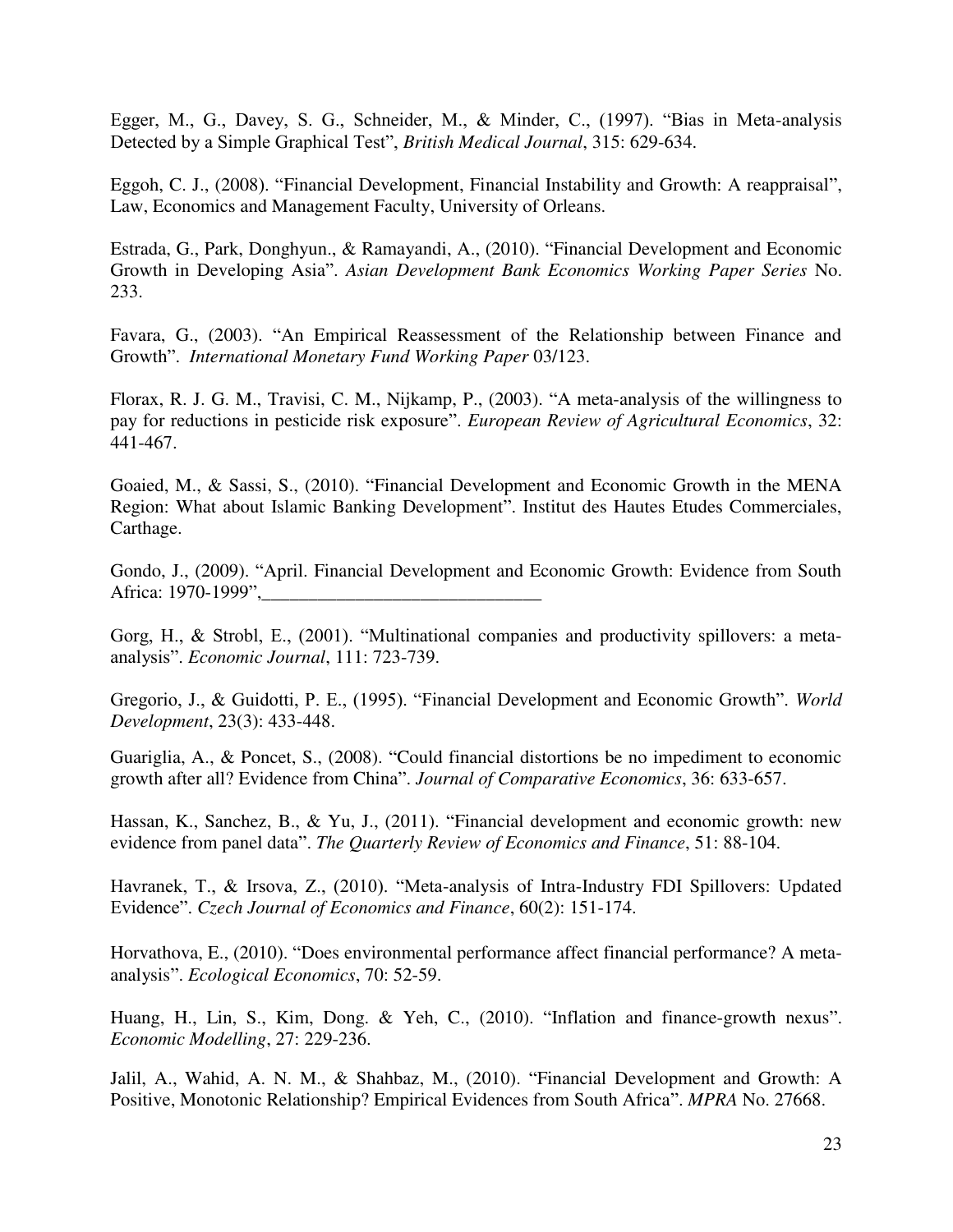Kaminsky, G., & Reinhart, C., (1999). "The Twin Crises: the Causes of Banking and Balance-of-Payment Problems". *American Economic Review*, 89(3): 473-500.

Kemal, A. R., Abdul, Q., & Hanif, M. N., (2008). "Financial Development and Economic Growth: Evidence from Heterogeneous Panel of High Income Countries". *MPRA* No. 10198.

King, R., & Levine, R., (1993). "Finance and Growth: Schumpeter Might Be Right?" The *Quarterly Journal of Economic*, 108: 717-737.

Leitao, N., C., (2010). Financial Development and Economic Growth: A Panel Approach. *Theoretical and Applied Economics,* 17(10:551): 15-24.

Levine, R., (1999). "Law, Finance and Economic Growth". *Journal of Financial Intermediation*, 8: 8-35.

Levine, R., Loayza, N., & Beck, T., (2000). "Financial Intermediation and Growth: Causality and Causes", *Journal of Monetary Economics*, 46(1): 31-77.

Liu, W., & Hsu, C., (2006). "The role of financial development in economic growth: The experience of Taiwan, Korea and Japan", *Journal of Asian Economics*, 17: 667-690.

Loayza, N., & Ranciere, R., (2002). "Financial development, financial fragility and growth", Research Department of the Central Bank of Chile.

Loayza, N., & Ranciere, R., (2004). "Financial Development, Financial Fragility and Growth", *CREI Working Paper* No. 3431.

Lu, S. F., & Yao, Y., (2009). "The effectiveness of law, financial development, and economic growth in an economy of financial repression: evidence from China". *World Development*, 37(4): 763-777.

Luintel, K., & Khan, M., (1999). "A quantitative reassessment of the finance-growth nexus: evidence from multivariate VAR". *Journal of Development Economics*, 60: 381-405.

Lucas, R. E., (1988). "On the Mechanics of Economic Development", *Journal of Monetary Economics*, 22: 3-42.

Mookerjee, R., (2006). "A meta-analysis of the export growth hypothesis". *Economic Letters*, 91: 763-777.

Naceur, S. B., & Ghazouani, S., (2007). "Stock markets, banks, and economic growth: Empirical evidence from the MENA region". *Research in International Business and Finance*, 21: 297-315.

Ram, R., (1999). "Financial Development and Economic Growth: Additional evidence", *Journal of Development Studies*, 35(4): 164-174.

Schumpeter, J., (1911). *The Theory of Economic Development*, Cambridge, MA, Havard University Press.